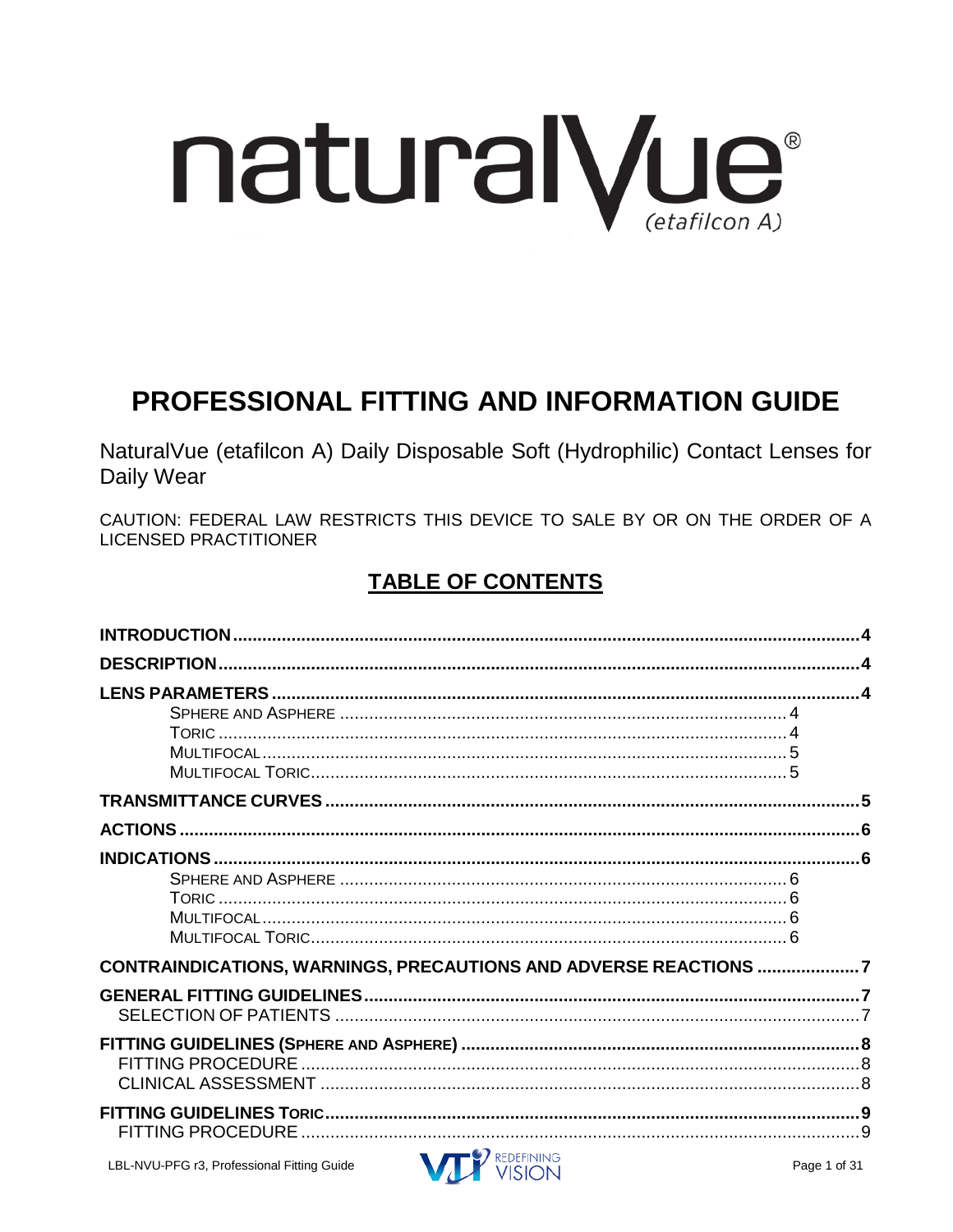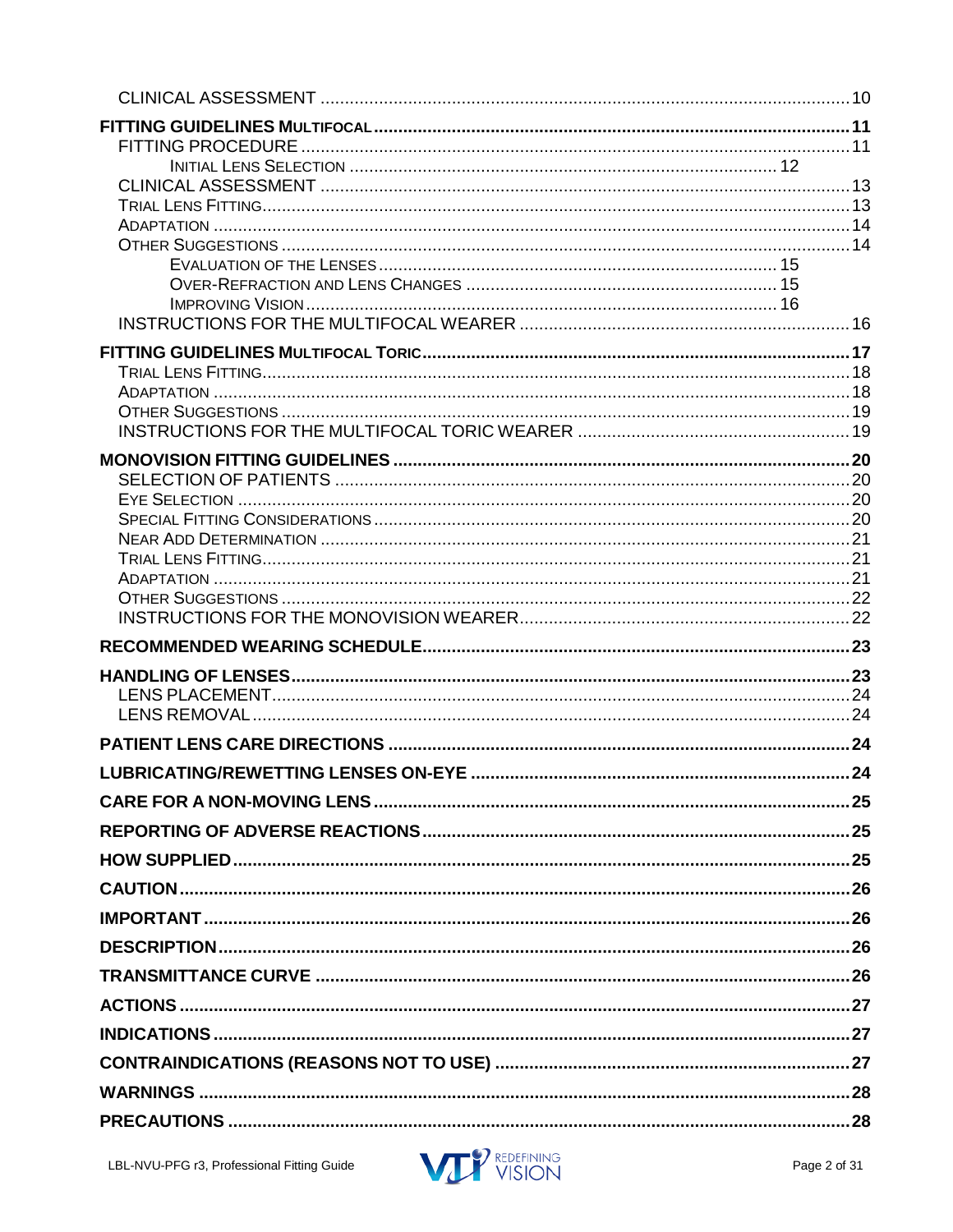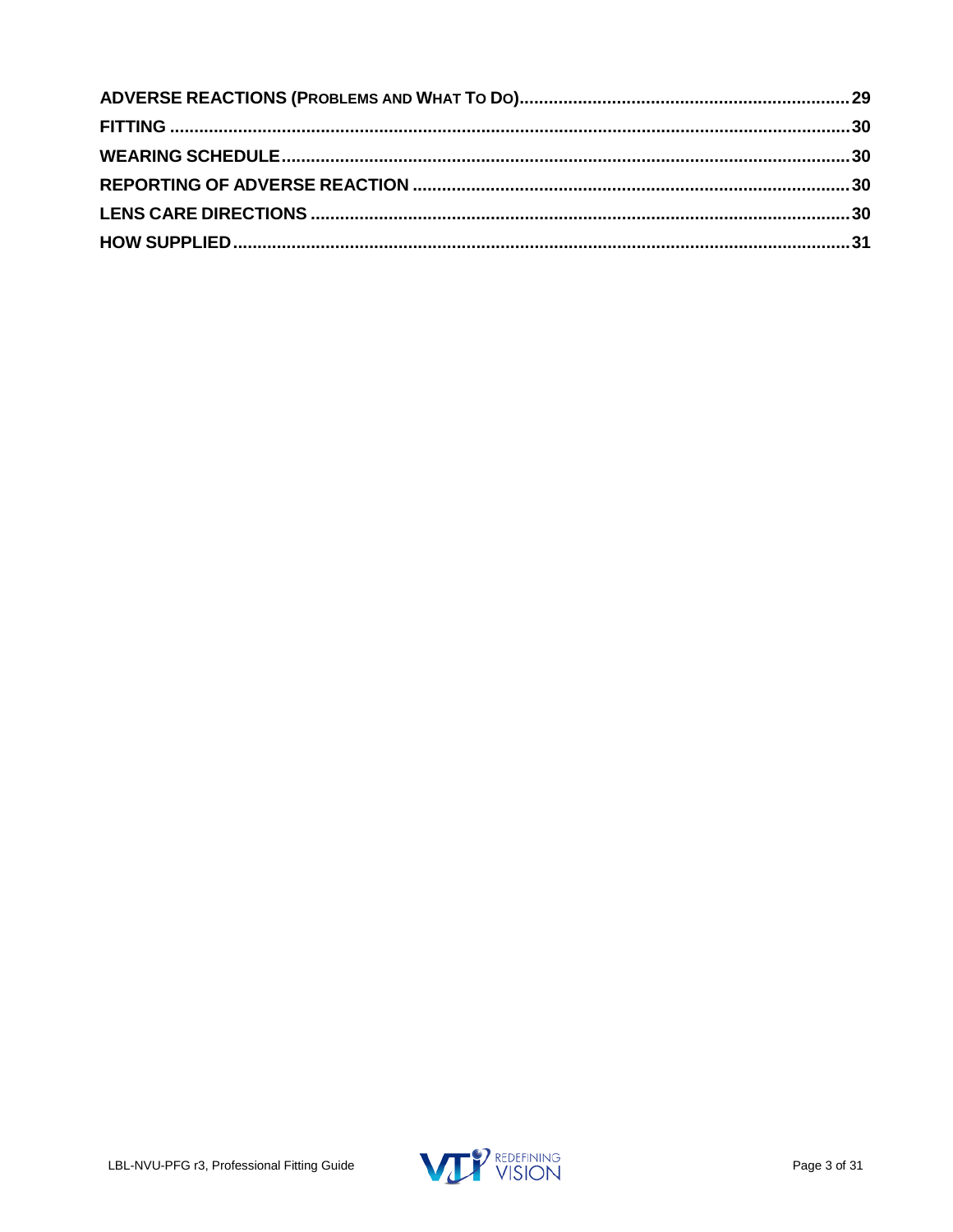# <span id="page-3-0"></span>**INTRODUCTION**

NaturalVue (etafilcon A) Daily Disposable Soft (Hydrophilic) Contact Lenses for Daily Wear are made from etafilcon A with a water content of 58% by weight.

For a complete listing of lens parameters, please refer to LENS PARAMETERS section below.

This Fitting and Information Guide has been developed to provide the Eye Care Professional with information covering characteristics of the NaturalVue (etafilcon A) Daily Disposable Soft (Hydrophilic) Contact Lenses for Daily Wear, and to illustrate fitting procedures. Please read carefully and keep this information for future use.

See Package Insert for Actions, Contraindications, Warnings, Precautions, Adverse Reactions and Patient Lens Care Directions.

# <span id="page-3-1"></span>**DESCRIPTION**

NaturalVue (etafilcon A) Daily Disposable Soft (Hydrophilic) Contact Lenses for Daily Wear are made of a hydrophilic copolymer of 2-hydroxyethyl methacrylate (2-HEMA) and Methacrylic Acid (MAA). When hydrated, the lenses consist of 42% (etafilcon A) and 58% water by weight when immersed in normal buffered saline. The lens polymer contains a UV absorbing compound with a blue visibility-handling tint, which is color additive "reactive blue19" per 21 CFR part 73.3121. A benzotriazole UV absorbing monomer is used to block UV radiation. The UV Blocking averages 98% in the UVB range of 280 nm to 315 nm and 84% in the UVA range of 316 nm to 380 nm. The etafilcon A name has been adopted by the United States Adopted Names Council (USAN).

#### WARNING:

UV absorbing contact lenses aren't substitutes for protective UV absorbing eyewear, for example UV absorbing goggles or sunglasses, because they don't completely cover the eye and surrounding area. Patients should continue to use UV absorbing eyewear as directed.

# <span id="page-3-2"></span>**LENS PARAMETERS**

NaturalVue (etafilcon A) Daily Disposable Soft (Hydrophilic) Contact Lenses for Daily Wear are available in a sphere, asphere, toric, multifocal and multifocal toric designs, which cover the cornea and a portion of the adjacent sclera with the following dimensions:

### <span id="page-3-3"></span>**Sphere and Asphere**

- \* Diameter: 12.0mm to 15.0mm
- \* Center Thickness: 0.08 @ -3.00D (varies with power)
- \* Base Curve: 7.80mm to 10.00mm
- \* Powers: +20.00D to -20.00D

# <span id="page-3-4"></span>**Toric**

- \* Diameter: 12.0mm to 15.0mm
- \* Center Thickness: 0.08 @ -3.00D (varies with power)
- \* Base Curve: 7.80mm to 10.00mm
- \* Powers: +20.00D to -20.00D
- \* Cylinder: -0.25D to -10.00D

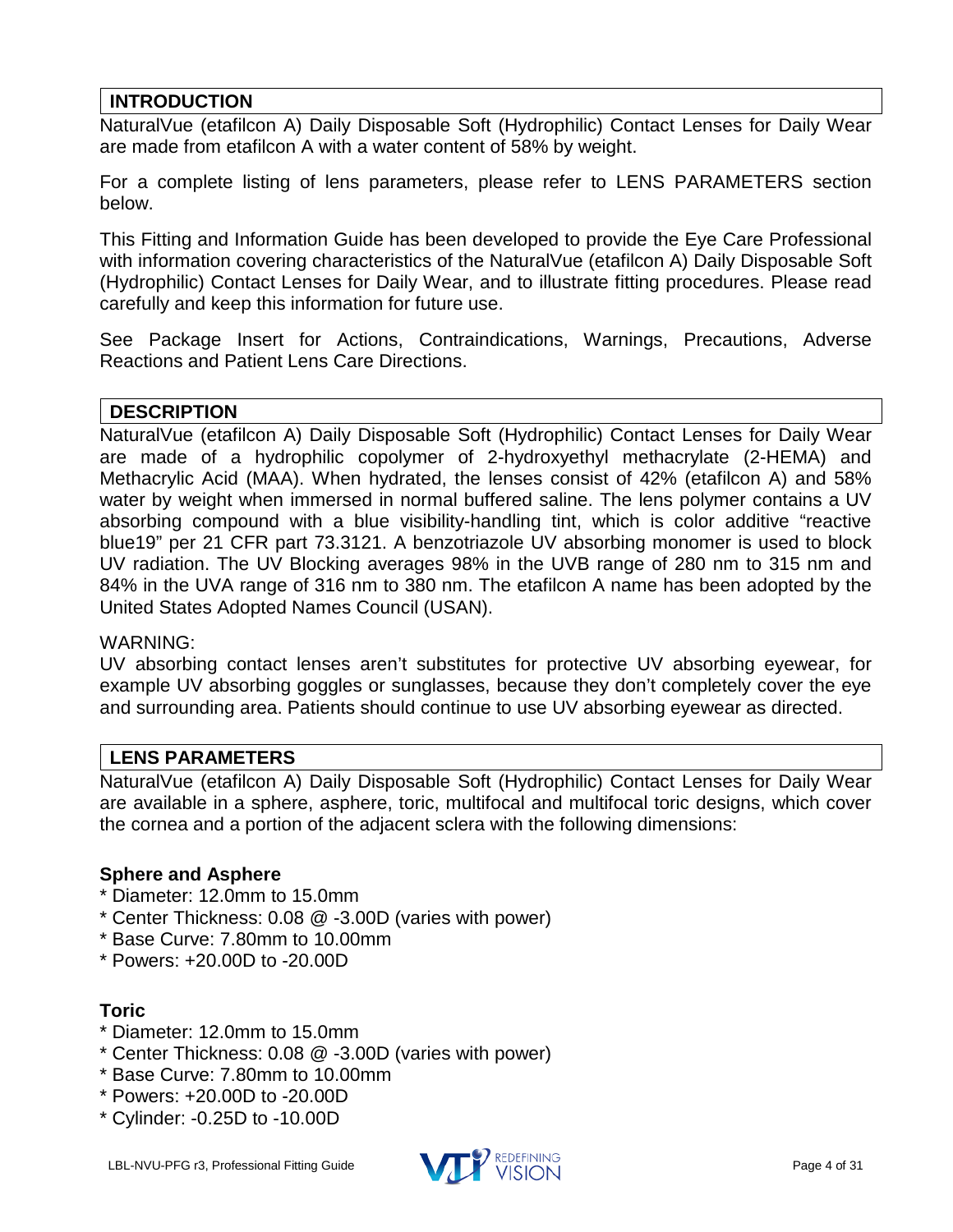\* Axis: 0° to 180° in 5° increments

# <span id="page-4-0"></span>**Multifocal**

- \* Diameter: 12.0mm to 15.0mm
- \* Center Thickness: 0.08 @ -3.00D (varies with power)
- \* Base Curve: 7.80mm to 10.00mm
- \* Powers: +20.00D to -20.00D
- \* ADD Powers: Single universal add power effective up to +3.00D

# <span id="page-4-1"></span>**Multifocal Toric**

- \* Diameter: 12.0mm to 15.0mm
- \* Center Thickness: 0.08 @ -3.00D (varies with power)
- \* Base Curve: 7.80mm to 10.00mm
- \* Powers: +20.00D to -20.00D
- \* Cylinder: -0.25D to -10.00D
- \* Axis: 0° to 180° in 5° increments
- \* ADD Powers: Single universal add power effective up to +3.00D

The physical/optical properties of the lens are:

Refractive index: 1.402

Light Transmittance: 95 % minimum.

Water Content: 58%

Oxygen Permeability (Dk):  $19.73*10<sup>-11</sup>$  (cm<sup>2</sup>/s){mlO<sub>2</sub>ml/ (ml x mmHg)}.

# <span id="page-4-2"></span>**TRANSMITTANCE CURVES**

Typical Transmittance Profile of –3.00D NaturalVue (etafilcon A) Daily Disposable Soft (Hydrophilic) Contact Lenses with UV blocker versus a human cornea from a 24 year-old person and a human crystalline lens from a 25 year-old person.



Notes:

1. Lerman, S., Radiant Energy and the Eye, MacMillan, New York, 1980, p. 58, Figure 2-21.

2. Waxler, M., Hitchins, V.M., Optical Radiation and Visual Health, CRC Press, Boca Raton, Florida, 1986, p. 19, Figure 5.

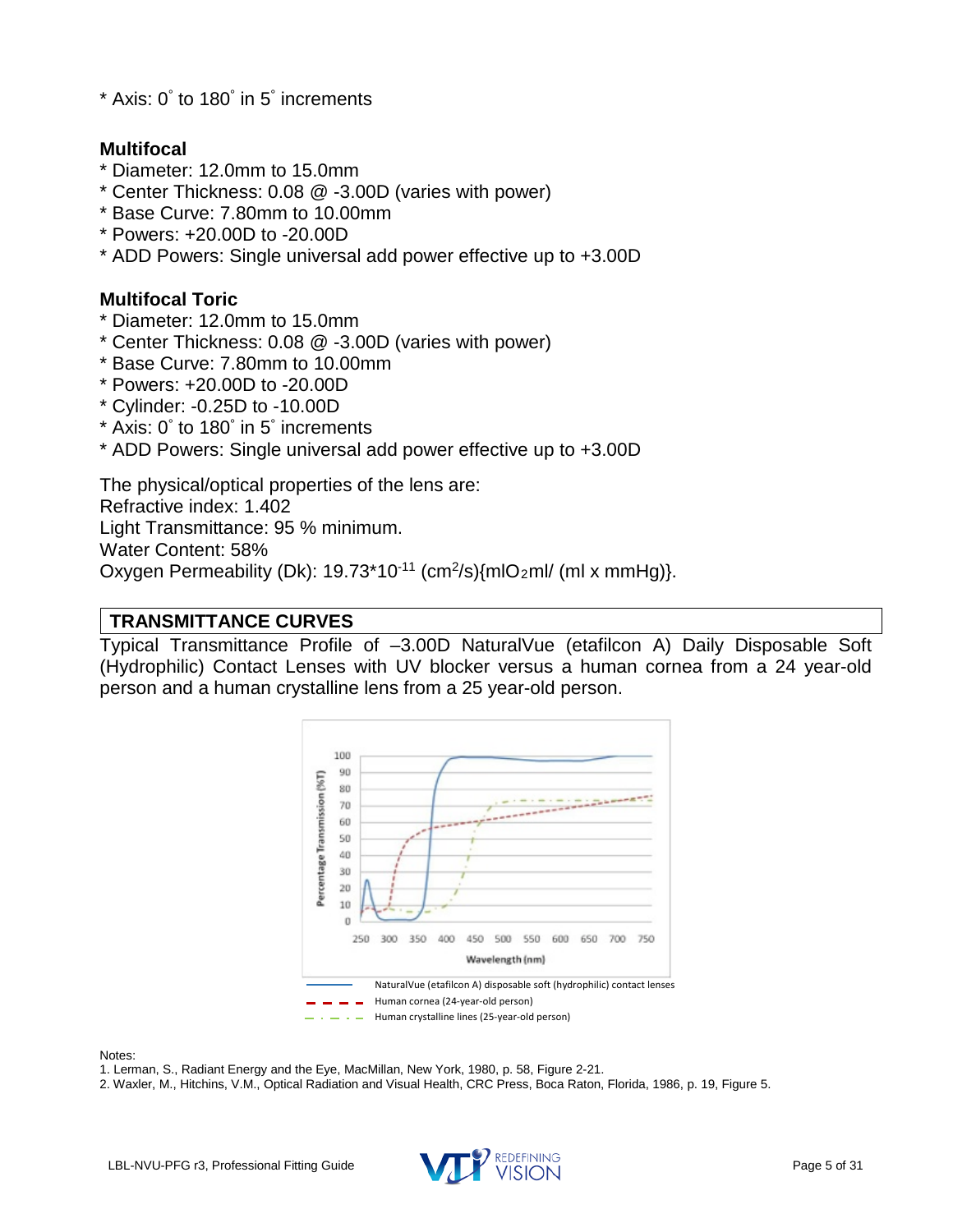# WARNING:

UV absorbing contact lenses aren't substitutes for protective UV absorbing eyewear, for example UV absorbing goggles or sunglasses, because they don't completely cover the eye and surrounding area. You should continue to use UV absorbing eyewear as directed.

# <span id="page-5-0"></span>**ACTIONS**

In the hydrated state, the NaturalVue (etafilcon A) Contact Lenses, when placed on the cornea, acts as a refracting medium to focus light rays on the retina.

The visibility tinting of the NaturalVue (etafilcon A) Daily Disposable Soft (Hydrophilic) Contact Lenses allows the lens to become visible to the wearer when the lens is not on the eye. The NaturalVue (etafilcon A) Contact Lenses blocks 84% of UVA radiation and 98% UVB radiation average across the spectrum. (Please refer to accompanying transmittance curve graph)

Note: Long term exposure to UV radiation is a part of the risk factors associated with cataracts. Exposure is according to a number of factors, for instance environmental conditions (altitude, geography, cloud cover) and personal factors (extent and nature of outdoor activities). UV-absorbing contact lenses help provide protection against harmful UV radiation. However, clinical studies have not been done to demonstrate that wearing UVabsorbing contact lenses reduces the risk of developing cataracts or other eye disorders. Consult your Eye Care Professional for more information.

# <span id="page-5-1"></span>**INDICATIONS**

# <span id="page-5-2"></span>**Sphere and Asphere**

NaturalVue (etafilcon A) Sphere and Asphere Daily Disposable Soft (Hydrophilic) Contact Lenses for Daily Wear are indicated for daily wear for the correction of ametropia (myopia and hyperopia) in aphakic and/or non-aphakic persons with non-diseased eyes in powers from +20.00 to -20.00 diopters. The lenses may be worn by persons who exhibit astigmatism of 2.00 diopters or less that does not interfere with visual acuity.

# <span id="page-5-3"></span>**Toric**

NaturalVue (etafilcon A) Toric Daily Disposable Soft (Hydrophilic) Contact Lenses for Daily Wear are indicated for daily wear for the correction of ametropia (myopia or hyperopia with astigmatism) in aphakic and/or non-aphakic persons with non-diseased eyes in powers from - 20.00 to +20.00 diopters and astigmatic corrections from -0.25 to -10.00 diopters

# <span id="page-5-4"></span>**Multifocal**

NaturalVue (etafilcon A) Multifocal Daily Disposable Soft (Hydrophilic) Contact Lenses for Daily Wear are indicated for daily wear for the correction of refractive ametropia (myopia and hyperopia), and/or presbyopia in aphakic and/or non-aphakic persons with non-diseased eyes in powers from -20.00 to +20.00 diopters and with non-diseased eyes who may require a reading addition of up to +3.00D. The lenses may be worn by persons who exhibit astigmatism of 2.00 diopters or less that does not interfere with visual acuity.

# <span id="page-5-5"></span>**Multifocal Toric**

NaturalVue (etafilcon A) Multifocal Toric Daily Disposable Soft (Hydrophilic) Contact Lenses for Daily Wear are indicated for daily wear for the correction of refractive ametropia (myopia and hyperopia), and/or presbyopia in aphakic and/or non-aphakic persons with non-diseased eyes in powers from -20.00 to +20.00 diopters and with non-diseased eyes who may require

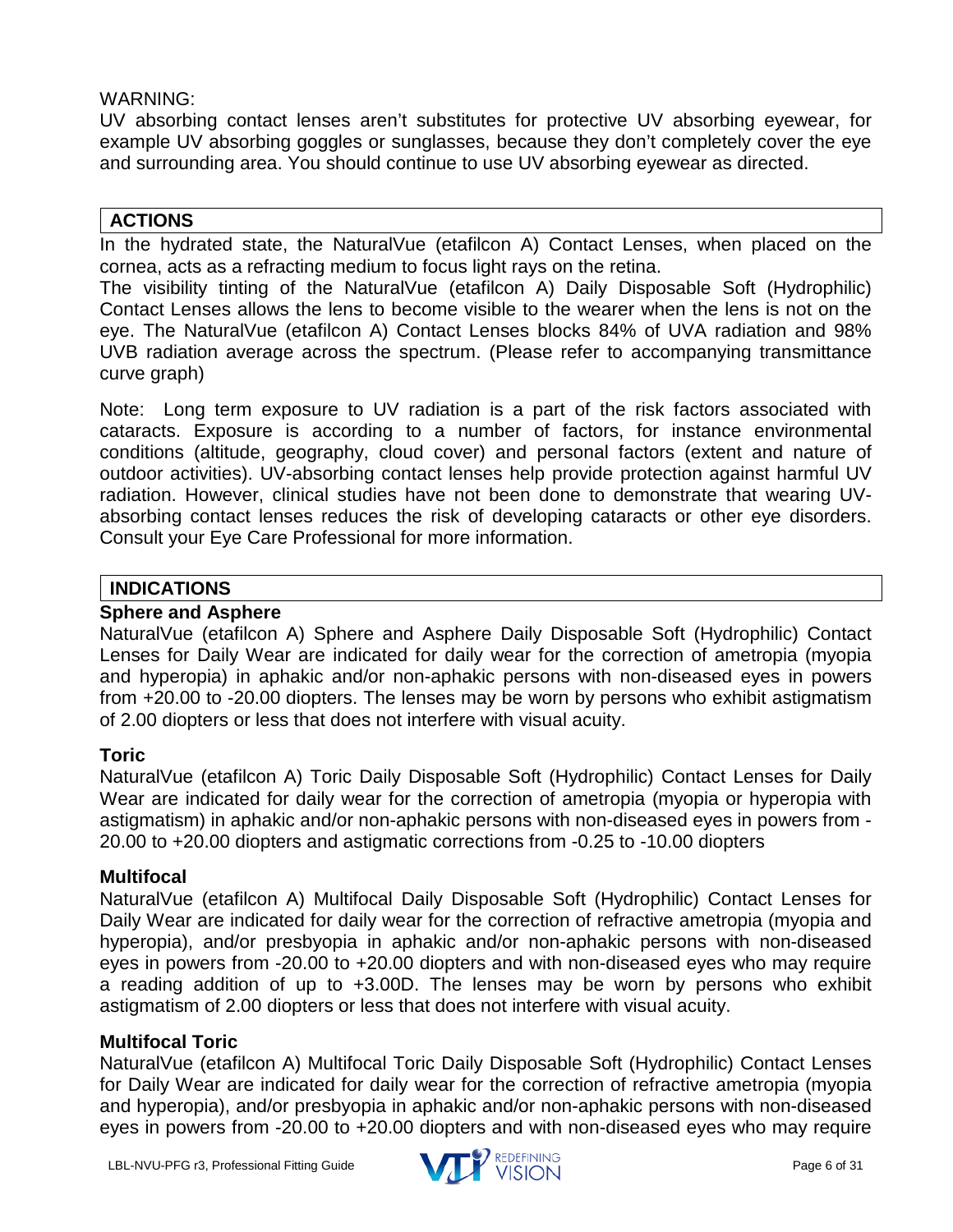a reading addition of up to +3.00D. The lenses may be worn by persons who exhibit astigmatism of 10.00 diopters or less.

NaturalVue (etafilcon A) Daily Disposable Soft (Hydrophilic) Contact Lenses for Daily Wear help protect against transmission of harmful UV radiation to the cornea and into the eye.

The lenses are intended for single-use disposable wear.

# <span id="page-6-0"></span>**CONTRAINDICATIONS, WARNINGS, PRECAUTIONS AND ADVERSE REACTIONS**

Refer to Package insert for CONTRAINDICATIONS, WARNINGS, PRECAUTIONS and ADVERSE REACTIONS.

# <span id="page-6-1"></span>**GENERAL FITTING GUIDELINES**

Please see the appropriate sections of this booklet that contain guidelines for Sphere, Asphere, Toric, Multifocal, Multifocal Toric and Monovision fitting techniques.

# <span id="page-6-2"></span>**SELECTION OF PATIENTS**

• NaturalVue (etafilcon A) Daily Disposable Soft (Hydrophilic) Contact Lenses for Daily Wear are indicated for daily wear for vision correction of refractive ametropia (myopia and hyperopia) and presbyopia in aphakic and/or non-aphakic persons with non-diseased eyes.

• The lens is intended for single-use disposable wear.

• Persons who require vision correction and who would not or could not adhere to a recommended wear and care regimen for NaturalVue (etafilcon A) Daily Disposable Soft (Hydrophilic) Contact Lenses for Daily Wear or are unable to place and remove the lenses should not be provided with them. Failure to follow handling and wearing instructions could lead to serious eye infections that might result in corneal ulcers.

• Patient communication is vital because it relates not only to patient selection, but also to ensuring patient compliance. It is also necessary to discuss the information contained in the Patient Information Booklet with the patient at the time of the initial examination.

• Patients selected to wear NaturalVue (etafilcon A) Daily Disposable Soft (Hydrophilic) Contact Lenses for Daily Wear should be chosen for their motivation to wear contact lenses, general health and cooperation. The Eye Care Professional must take care in selecting, examining and instructing contact lens patients. Patient hygiene and willingness to follow practitioner instructions are essential to their success.

• A detailed history is crucial to determining patient needs and expectations. Your patient should be questioned regarding vocation, desired lens-wearing time (full or part-time), and desired lens usage (reading, recreation or hobbies).

• Initial evaluation of the trial lens should be preceded by a complete eye examination, including visual acuity with and without correction at both distance and near, keratometry and slit lamp examination.

• It is normal for the patient to experience mild symptoms such as lens awareness, variable vision, occasional tearing (watery eyes) and slight redness during the adaptation period. Although the adaptation period varies for each individual, generally within one week these symptoms will disappear. If these symptoms persist, the patient should be instructed to contact their Eye Care Professional.

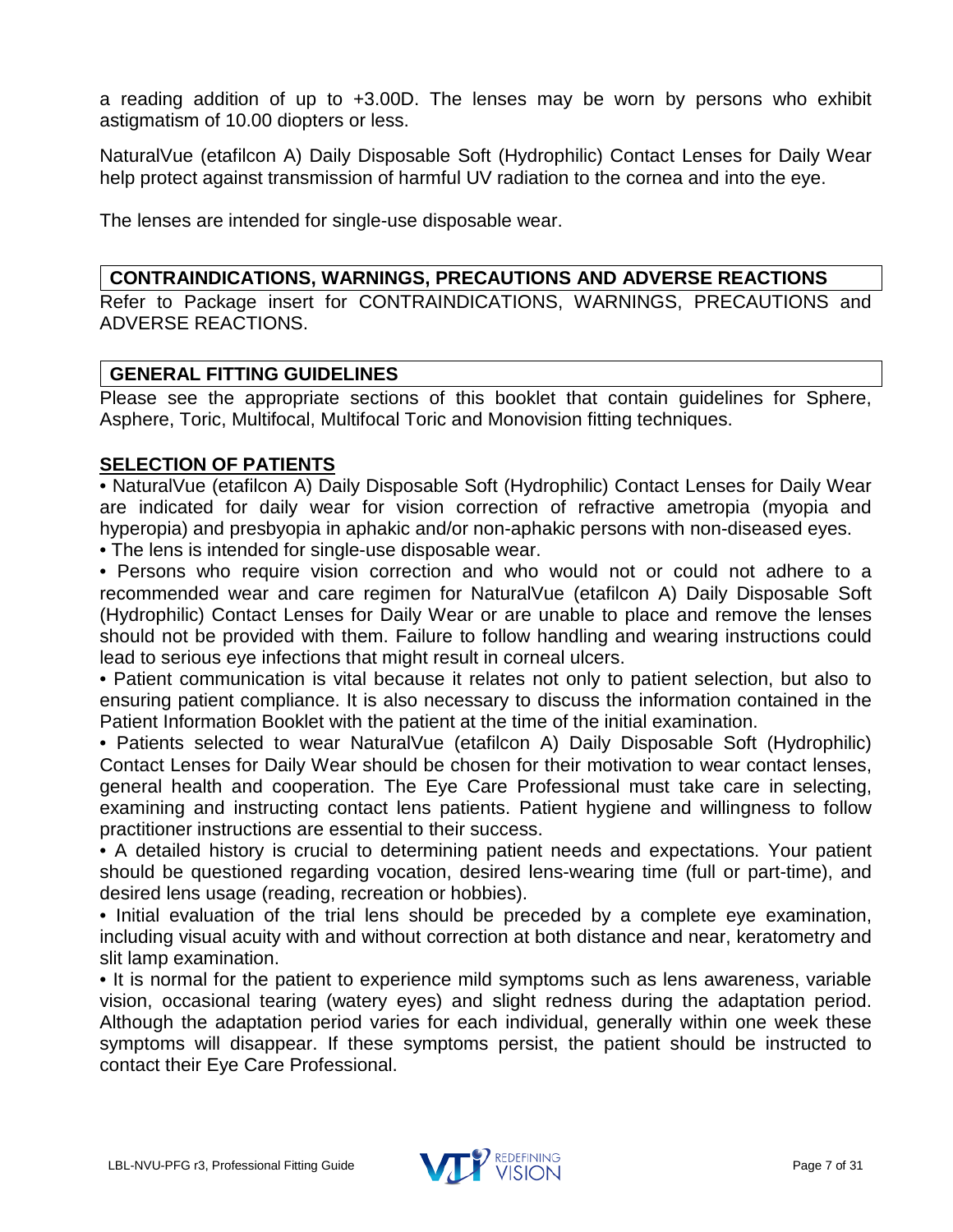# <span id="page-7-0"></span>**FITTING GUIDELINES (Sphere and Asphere)**

### <span id="page-7-1"></span>**FITTING PROCEDURE**

• Perform a preliminary evaluation to determine distance refraction as well as to rule out contraindications to contact lens wear as described in the Package Insert.

• Lens power is determined from the patient's spherical equivalent prescription corrected to the corneal plane (i.e., corrected for the vertex distance used for the refraction)

•Make the initial base curve selection if more than one is available. In clinical tests, the NaturalVue (etafilcon A) SPHERE and ASPHERE Daily Disposable Soft (Hydrophilic) Contact Lenses for Daily Wear in the 8.5mm/14.2mm parameters have performed successfully on eyes with a range of keratometry readings. However, corneal curvature measurements should be performed to establish the patient's baseline ocular status. Trial lenses should be placed on each of the patient's eyes and evaluated after the patient has adjusted to the lenses.

• Place the lens on the eye. Allow the lens to remain on the eye long enough to achieve a state of equilibrium. Small variations in the tonicity, pH or the lens solutions and individual tear composition may cause slight changes in fitting characteristics.

• If the initial lens selection covers the patient's cornea fully, provides discernible movement (0.10mm to 0.30mm after blink) or is mobile using the push-up test, is comfortable for the patient and provides satisfactory visual performance, it is a well-fitted lens and can be dispensed. (See Criteria for a Well-Fitted Lens under CLINICAL ASSESSMENT).

• Full coverage of the cornea is defined as the lens edge extending beyond the limbal area in all directions. Initial lens evaluation should be done after at least 10 minutes of lens wear to allow the lens to stabilize and any tearing to subside.

• Following a blink, the lens should move vertically on the patient's eye about 0.10mm to 0.30 mm. Using a slit lamp, this movement can be estimated by comparing it with the onemillimeter lens peripheral bevel width.

• The Push-up Test is also a reliable indicator of a well-fit lens. With the patient looking straight ahead, use your index finger on the patient's lower lid to nudge the edge of the lens upward while observing lens movement, then pull the lid back down and observe the return of the lens. A well-fitted lens will move freely upward, stopping shortly after passing the limbus and then return freely to its original position.

• When lenses are dispensed for vision correction, the wearer must be supplied with an appropriate wearing regimen and must fully understand all lens handling and emergency lens care instructions to prevent lens damage as described in the Package Insert.

# <span id="page-7-2"></span>**CLINICAL ASSESSMENT**

- Criteria for a Well-Fitted Lens
	- sufficient lens movement to allow tear exchange under the lens during a blink in either primary or upward gaze.
	- good centration in primary gaze and full corneal coverage in all fields of gaze.
	- satisfactory results on the push-up test.
	- good comfort and a stable visual response (with over-refraction if needed).
- Characteristics of a Tight Lens

A tight lens fit should not be dispensed. A tight lens fit would display some or all of the following characteristics:

- insufficient or no lens movement during a blink in either primary or upgaze.

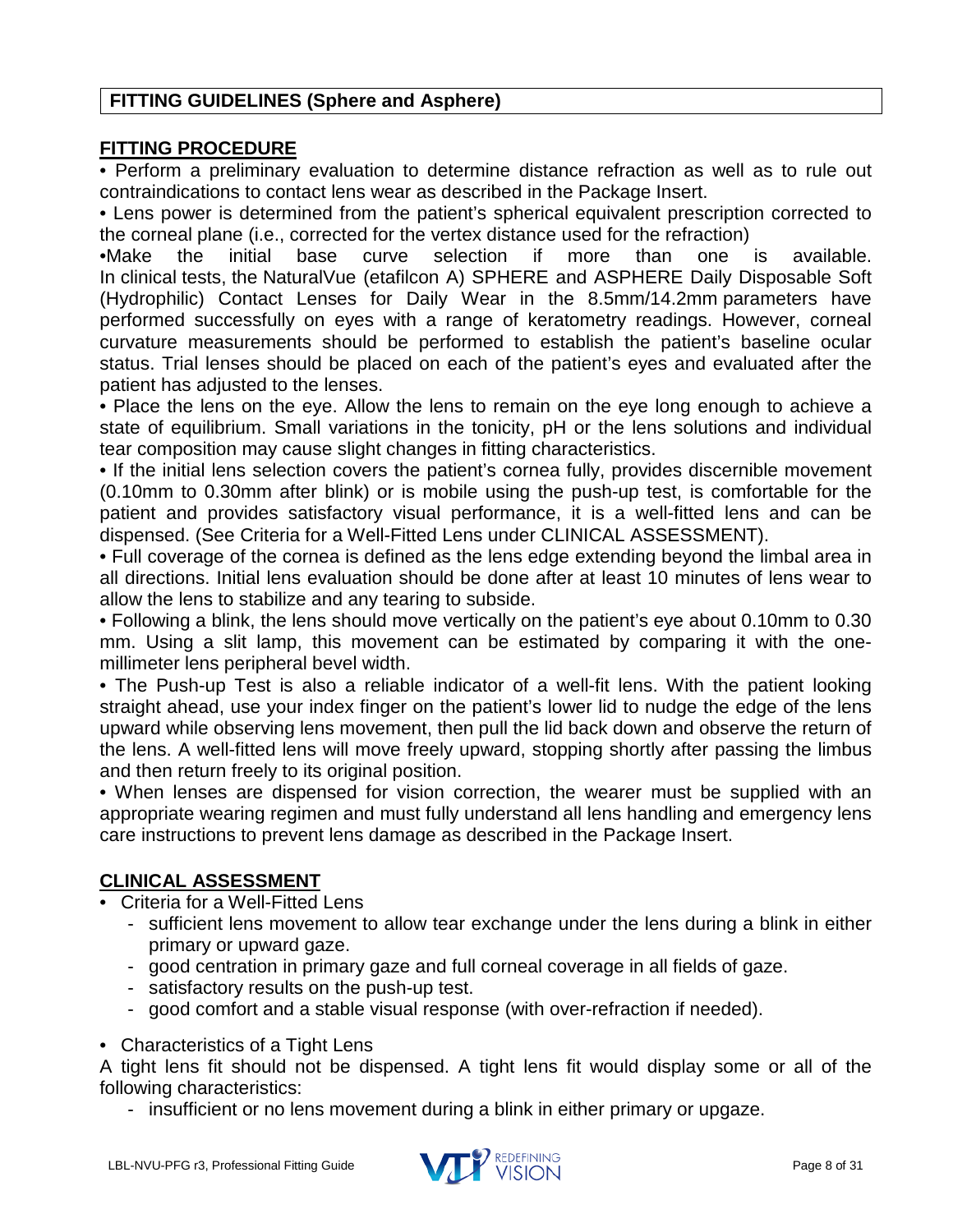- unsatisfactory results on the push-up test showing a lens that resists movement, remains decentered or returns slowly to its original position.
- good comfort.
- fluctuating vision between blinks.
- Characteristics of a Loose Lens

A loose lens fit should not be dispensed. A loose lens fit would display some or all of the following characteristics:

- Excessive movement in either primary or upgaze.
- poor centration in primary and upgaze.
- unsatisfactory results on the push-up test showing a lens that moves very easily, remains decentered or returns very quickly to its original position or even drops down lower than its original position.
- reduced comfort.
- vision may be blurred after the blink.

### <span id="page-8-0"></span>**FITTING GUIDELINES Toric**

### <span id="page-8-1"></span>**FITTING PROCEDURE**

• Perform a preliminary evaluation to determine distance refraction as well as to rule out contraindications to contact lens wear as described in the Package Insert.

• Lens power is determined from the patient's sphero-cylindrical prescription corrected to the corneal plane (i.e., corrected for the vertex distance used for the refraction)

• Make the initial base curve selection if more than one is available. In clinical tests, the NaturalVue (etafilcon A) Toric Daily Disposable Soft (Hydrophilic) Contact Lenses for Daily Wear in the 8.5mm/14.5mm parameters have performed successfully on eyes with a range of keratometry readings. However, corneal curvature measurements should be performed to establish the patient's baseline ocular status. Trial lenses should be placed on each of the patient's eyes and evaluated after the patient has adjusted to the lenses.

• Place the lens on the eye. Allow the lens to remain on the eye long enough to achieve a state of equilibrium. Small variations in the tonicity, pH or the lens solutions and individual tear composition may cause slight changes in fitting characteristics.

• If the initial lens selection covers the patient's cornea fully, provides discernible movement (0.10mm to 0.30mm after blink) or is mobile using the push-up test, is comfortable for the patient and provides satisfactory visual performance, it is a well fitted lens and can be dispensed. (See Criteria for a Well-Fitted Lens under CLINICAL ASSESSMENT).

• Full coverage of the cornea is defined as the lens edge extending beyond the limbal area in all directions. Initial lens evaluation should be done after at least 10 minutes of lens wear to allow the lens to stabilize and any tearing to subside.

• Following a blink, the lens should move vertically on the patient's eye about 0.10mm to 0.30 mm. Using a slit lamp, this movement can be estimated by comparing it with the onemillimeter lens peripheral bevel width.

• The Push-up Test is also a reliable indicator of a well-fit lens. With the patient looking straight ahead, use your index finger on the patient's lower lid to nudge the edge of the lens upward while observing lens movement, then pull the lid back down and observe the return of the lens. A well-fitted lens will move freely upward, stopping shortly after passing the limbus and then return freely to its original position.

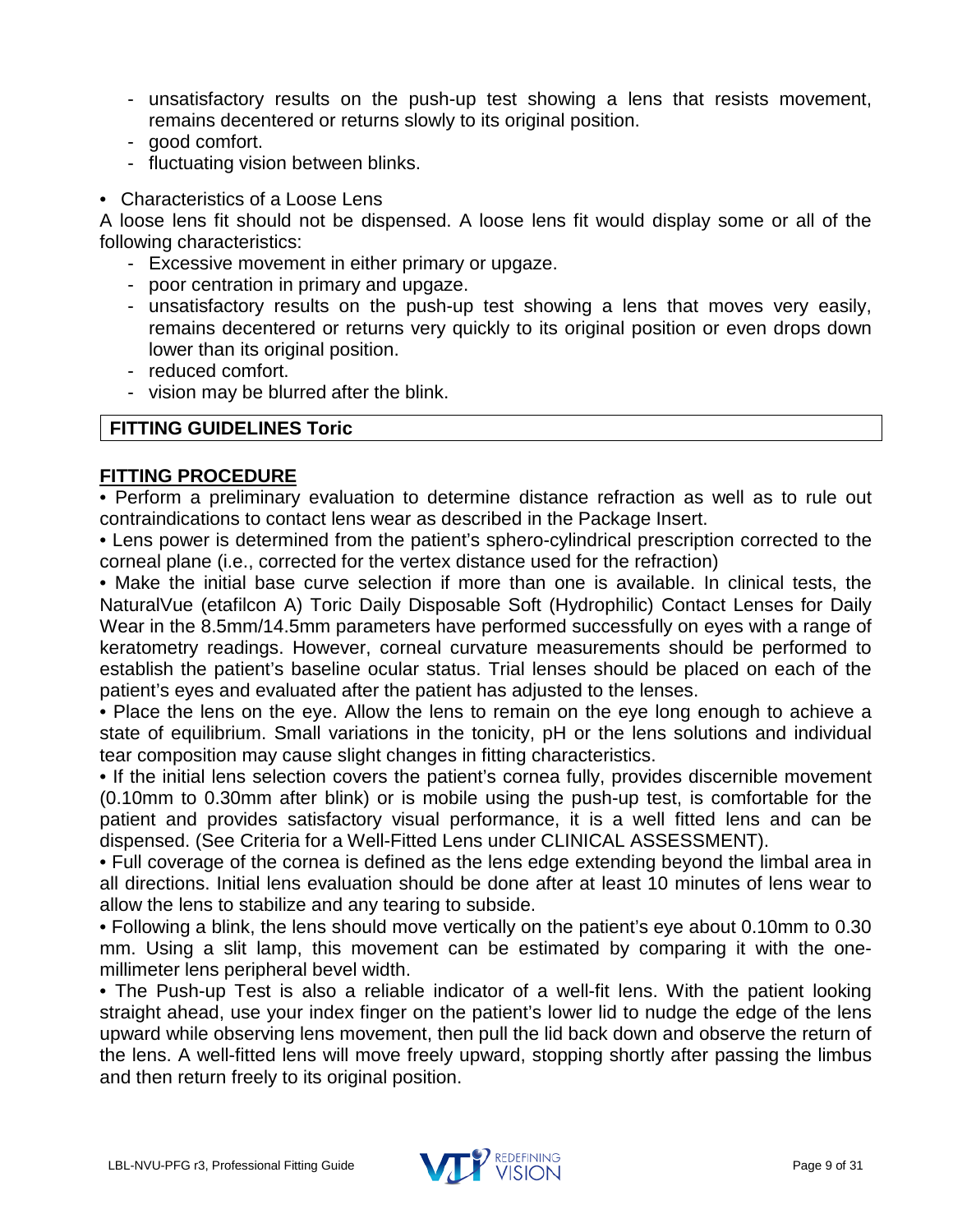• When lenses are dispensed for vision correction, the wearer must be supplied with an appropriate wearing regimen and must fully understand all lens handling and emergency lens care instructions to prevent lens damage as described in the Package Insert.

# <span id="page-9-0"></span>**CLINICAL ASSESSMENT**

- Criteria for a Well-Fitted Lens
	- sufficient lens movement to allow tear exchange under the lens during a blink in either primary or upward gaze.
	- good centration in primary gaze and full corneal coverage in all fields of gaze.
	- satisfactory results on the push-up test.
	- good comfort and a stable visual response (with over-refraction if needed).
- Characteristics of a Tight Lens

A tight lens fit should not be dispensed. A tight lens fit would display some or all of the following characteristics:

- insufficient or no lens movement during a blink in either primary or upgaze.
- unsatisfactory results on the push-up test showing a lens that resists movement, remains decentered or returns slowly to its original position.
- good comfort.
- fluctuating vision between blinks.
- Characteristics of a Loose Lens

A loose lens fit should not be dispensed. A loose lens fit would display some or all of the following characteristics:

- Excessive movement in either primary or upgaze.
- poor centration in primary and upgaze.
- unsatisfactory results on the push-up test showing a lens that moves very easily, remains decentered or returns very quickly to its original position or even drops down lower than its original position.
- reduced comfort.
- vision may be blurred after the blink.

# Determination of the Final Lens Power

When the diagnostic lens has its axis aligned in the same meridian as the patient's refractive axis, a sphero-cylindrical over-reaction may be performed and visual acuity determined. However, in the case of crossed axes, such as when the diagnostic lens axis is different from the spectacle cylinder axis, it is not advisable to over-refract because of the difficulty in computing the resultant power.

In fitting toric contact lenses, one should generally prescribe the full power in the sphere. In the cylinder, however, any lens rotation may impact the patient's vision, so generally start with the lower of two cylinder powers if the exact cylinder power is not available. To determine the final lens power:

### For the Sphere:

If sphere alone or combined sphere and cylinder Rx >±4.00D, compensate each meridian separately for vertex distance. If sphere alone or combined sphere and cylinder Rx ≤±4.00D, vertex compensation is not necessary.

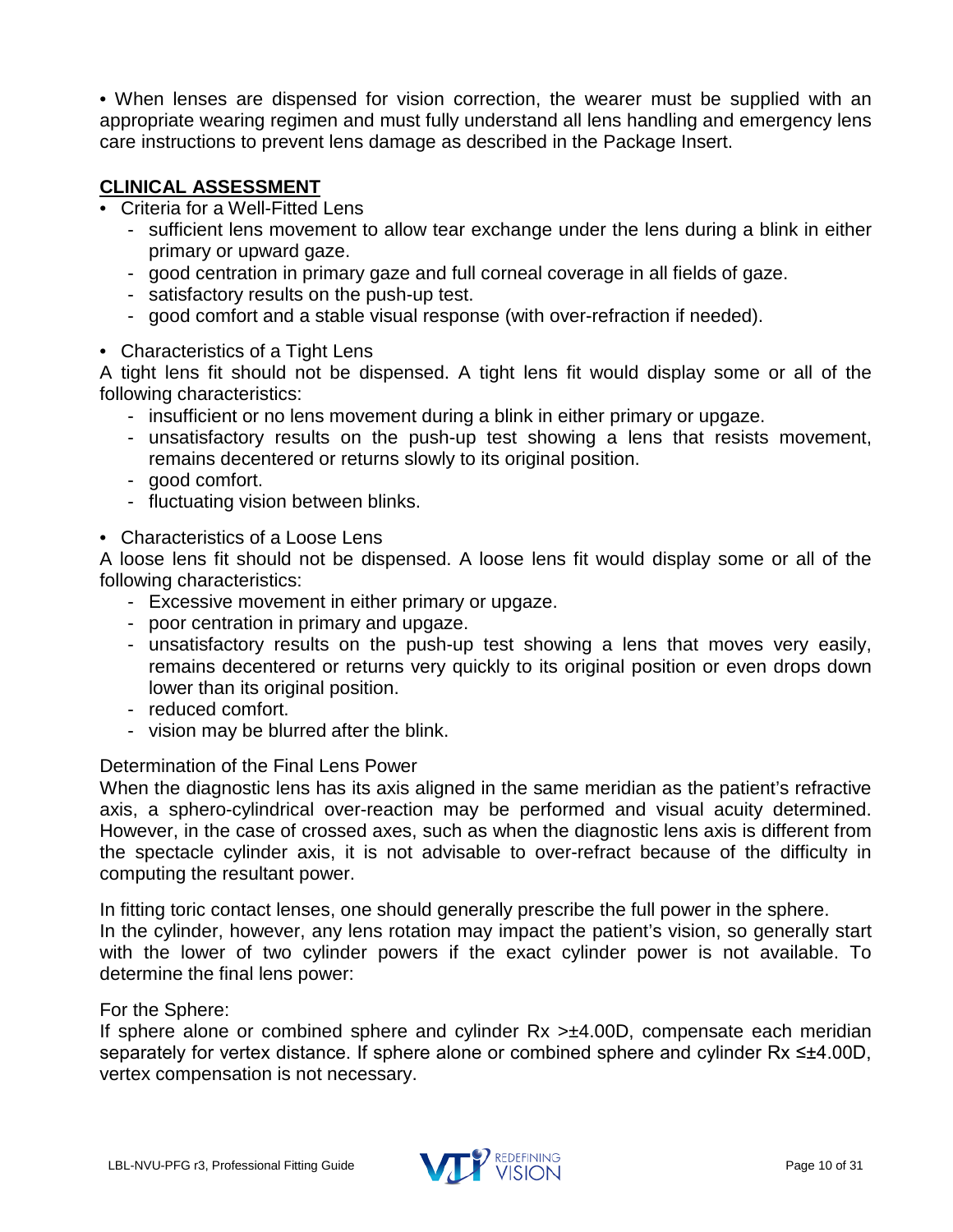For the Cylinder:

Adjust the axis by the rotational angle of the diagnostic trial lens using the LARS (Left Add Right Subtract) method. If possible, select a cylinder that is within 0.50D from the refractive cylinder remembering to compensate the spherical power as needed.

Case Examples EXAMPLE 1: Manifest (spectacle refraction): O.D. -3.50 -1.25 X 170 20/20

O.S. -3.00 -1.00 X 170 20/20

Choose a diagnostic trial lens for each eye with an axis as close to 180° as possible. Place the lens on each eye and allow a minimum of 10 minutes for it to equilibrate, based on the patient's initial response to the lens.

Check the orientation of the axis mark. If the bottom axis mark is in the 6 o'clock position on both eyes, choose the appropriate cylinder as listed previously. The Final Lens Power to dispense and order would be:

O.D. -3.50 -1.25 x 180 O.S. -3.00 -0.75 x 180.

EXAMPLE 2:

Manifest (spectacle refraction):

O.D. -2.00 -1.00 X 100 20/20

O.S. -3.75 -2.00 X 100 20/20

Choose a diagnostic lens of -2.00 -0.75 x 090 for the right eye and -3.75 -1.75 x 090 for the left eye, the nearest lenses available to the spherical power and axis needed. Place the lens on each eye and allow a minimum of 10 minutes for it for it to equilibrate, based on the patient's initial response to the lens.

Check the orientation of the axis mark. If the bottom axis mark is in the 6 o'clock position on both eyes, choose the appropriate cylinder as listed previously. The Final Lens Power to dispense and order would be:

O.D. -2.00 -0.75 x 090 O.S. -3.75 -1.75 x 090.

# <span id="page-10-0"></span>**FITTING GUIDELINES Multifocal**

# <span id="page-10-1"></span>**FITTING PROCEDURE**

• NaturalVue (etafilcon A) Multifocal Daily Disposable Soft (Hydrophilic) Contact Lenses for Daily Wear uses a unique extended depth of focus design, which allows a single universal 'ADD' power to provide optimal intermediate and near vision for a large range of reading additions, while maintaining clear distance vision. NaturalVue (etafilcon A) Multifocal Contact Lenses are easy to fit, as the starting lens powers are the same as the patient's distance spherical contact lens powers (i.e. vertex corrected spherical equivalent lens powers).

• Perform a preliminary evaluation to determine distance and near refraction as well as to rule out contraindications to contact lens wear as described in the Package Insert.

# • Ideal Candidates:

- refractive cylinder ≤ 1.00D.
- Emphasis on tasks where it is advantageous to have objects simultaneously in focus over a large range of viewing distances.

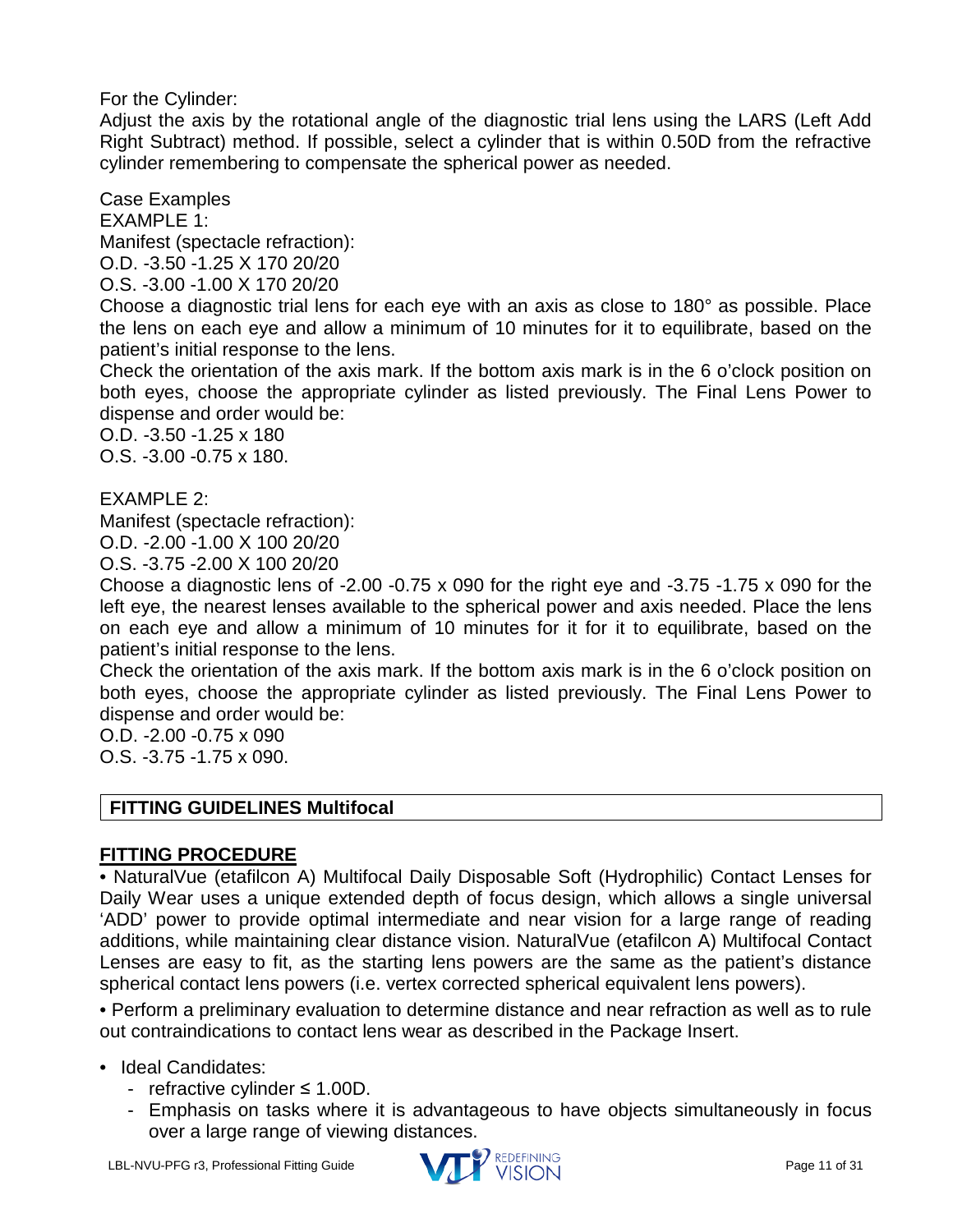- Expectations consistent with actual everyday visual demands.
- Motivated to wear lenses and understands that vision may not always be as sharp as with spectacles (since spectacles would also generally contain a cylindrical correction) for some distances or lighting conditions.
- Unable to adapt to monovision correction.
- Less than Ideal Candidates:
	- Critical or very fine visual demands at both distance and near.
	- Refractive cylinder > 1.00D (any axis) in one or both eyes or against-the-rule refractive cylinder > 1.00D in one or both eyes.
	- Monocular distance acuities poorer than 20/20 with spherical equivalent refractive correction.
	- Myopic anisometropia where the refractive error for one of the two eyes is low (< 1.50D) and has not been habitually corrected.
	- Pupil size larger (> 5 mm) or smaller (< 3 mm) than the norm for the presbyopic population under natural illumination conditions.
	- Abnormal binocular sensory function (e.g., amblyopia or strabismus).
	- Highly satisfied, adapted monovision or highly satisfied, adapted current multifocal contact lens wearers.
	- Any other contraindications to successful contact lens wear such as tear abnormality or lid margin disease.

# <span id="page-11-0"></span>**Initial Lens Selection**

• Start with a current refraction performed at the time of the initial lens fitting:

\***Best Success Tip:** Ensure the refraction is the most plus/least minus sphero-cylindrical distance power that provides optimal vision. DO NOT PUSH PLUS.

\***Best Success Tip:** To double check that the patient is not overminused, which is somewhat common in presbyopes, isolate the 20/20 lens on a Snellen chart. Binocularly add +0.25 D over the distance refraction. This should not blur the 20/20 line noticeably. Add another +0.25 (a total of +0.50D over the distance refraction) and the 20/20 row should just begin to be not quite as clear. Add another +0.25D (a total of +0.75D over the distance refraction), and the 20/20 line should be noticeably blurry.. Then use the Duochrome (Red-Green) and the final refraction should be one "click" (-0.25D) into the green.

- Determine ocular dominance using your preferred method. The dominance determination will help with any small power adjustments that may be needed.
- The initial diagnostic trial lens power is determined from the patient's spherical equivalent DISTANCE prescription corrected to the corneal plane (i.e., corrected for the vertex distance used for the refraction). It is important to get the distance vision clear with this lens design.
- Make the initial base curve selection if more than one is available. In clinical tests, NaturalVue (etafilcon A) Multifocal Contact Lenses in the 8.3mm/14.5mm parameters have performed successfully on eyes with a range of keratometry readings. However, corneal curvature measurements should be performed to establish the patient's baseline ocular status. Trial lenses should be placed on each of the patient's eyes and evaluated after the patient has adjusted to the lenses.
- Place the lens on the eye. Allow the lens to remain on the eye long enough to achieve a state of equilibrium. Small variations in the tonicity, pH or the lens solutions and individual tear composition may cause slight changes in fitting characteristics.

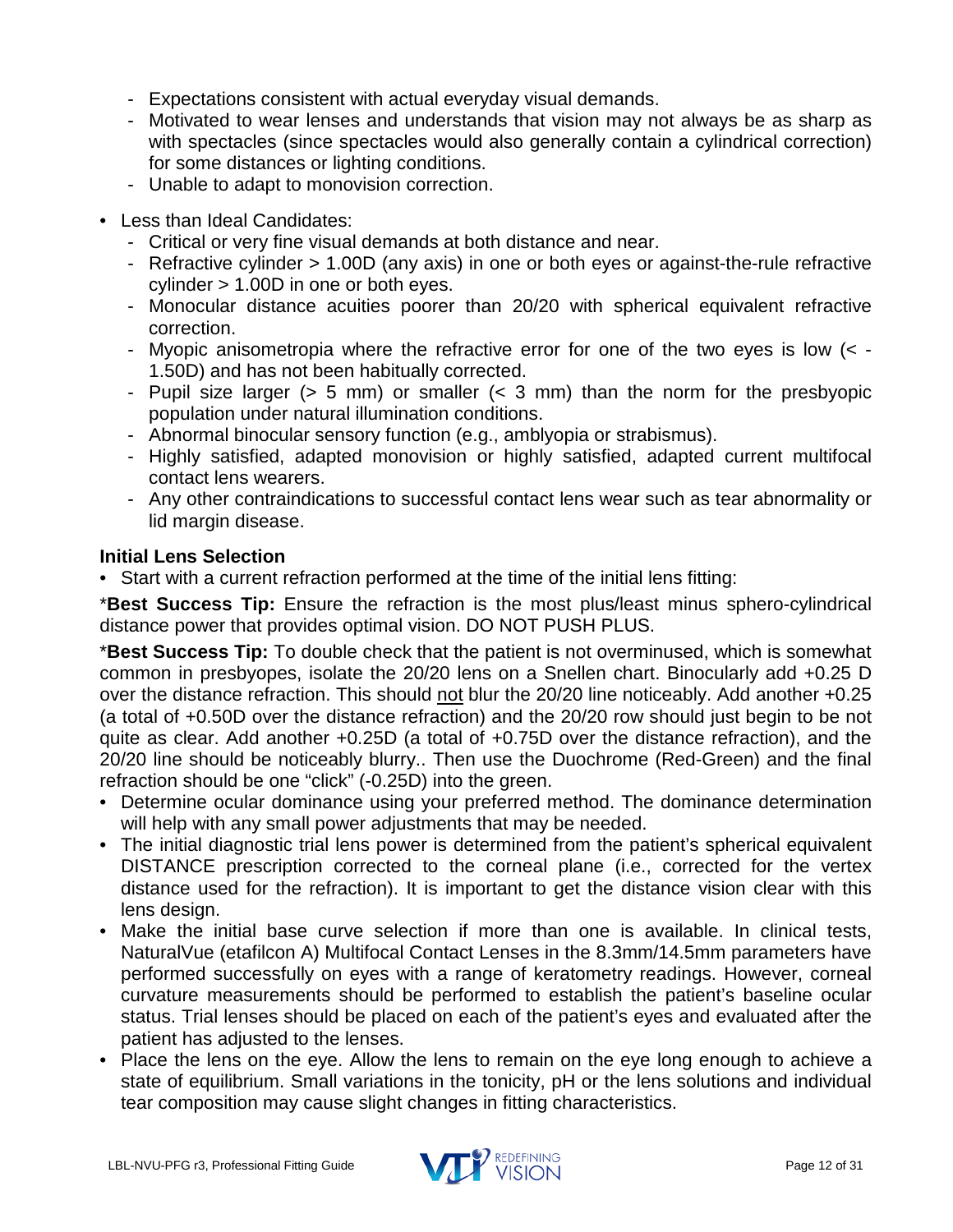- If the initial lens selection covers the patient's cornea fully, provides discernible movement (0.10mm to 0.30mm after blink) or is mobile using the push-up test, is comfortable for the patient and provides satisfactory visual performance, it is a well fitted lens and can be dispensed. (See Criteria for a Well-Fitted Lens under CLINICAL ASSESSMENT).
- Full coverage of the cornea is defined as the lens edge extending beyond the limbal area in all directions. Initial lens evaluation should be done after at least 10 minutes of lens wear to allow the lens to stabilize and any tearing to subside.
- Following a blink, the lens should move vertically on the patient's eye about 0.10mm to 0.30 mm. Using a slit lamp, this movement can be estimated by comparing it with the onemillimeter lens peripheral bevel width.
- The Push-up Test is also a reliable indicator of a well-fit lens. With the patient looking straight ahead, use your index finger on the patient's lower lid to nudge the edge of the lens upward while observing lens movement, then pull the lid back down and observe the return of the lens. A well-fitted lens will move freely upward, stopping shortly after passing the limbus and then return freely to its original position.
- When lenses are dispensed for vision correction, the wearer must be supplied with an appropriate wearing regimen and must fully understand all lens handling and emergency lens care instructions to prevent lens damage as described in the Package Insert.

# <span id="page-12-0"></span>**CLINICAL ASSESSMENT**

- For a good prognosis the patient should have adequately corrected distance and near visual acuity in each eye. The amblyopic patient or the patient with significant astigmatism (greater than 1.00 Diopter) in one eye may not be a good candidate for multifocal correction with the NaturalVue (etafilcon A) Multifocal Daily Disposable Soft (Hydrophilic) Contact Lenses for Daily Wear.
- Occupational and environmental visual demands should be considered. If the patient requires critical vision (visual acuity and stereopsis), it should be determined by trial whether this patient can function adequately with multifocal correction. Multifocal contact lens wear may not be optimal for such activities as:
	- visually demanding situations such as operating potentially dangerous machinery or performing other potentially hazardous activities.
	- driving automobiles (for example, driving at night). Patients who cannot pass their state drivers license requirements with multifocal correction should be advised to not drive with this correction, OR may require that additional over-correction be prescribed.

# <span id="page-12-1"></span>**Trial Lens Fitting**

A trial fitting is performed in the office to allow the patient to experience multifocal correction. Lenses are fit according to the directions in the fitting guidelines.

Case history and standard clinical evaluation procedure should be used to determine the prognosis. With trial lenses of the proper power in place observe the reaction to this mode of correction.

Immediately after the correct power lenses are in place, walk across the room and have the patient look at you. Assess the patient's reaction to distance vision under these circumstances. Then have the patient look at familiar near objects such as a watch face or fingernails.

Again assess the reaction. As the patient continues to look around the room at both near and

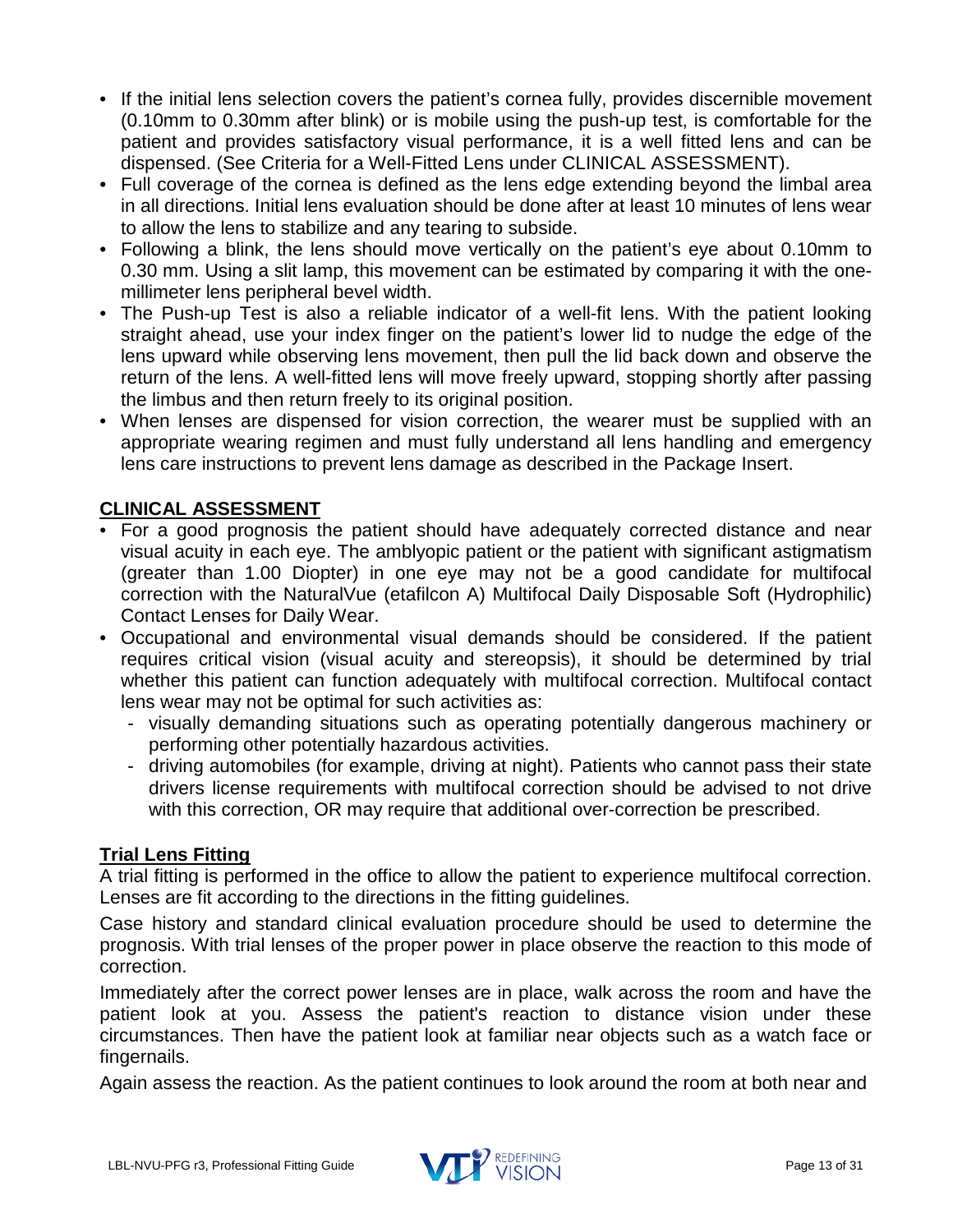distance objects, observe the reactions. Only after these vision tasks are completed should the patient be asked to read print. Evaluate the patient's reaction to large print (e.g. typewritten copy) at first and then graduate to newsprint and finally smaller type sizes.

After the patient's performance under the above conditions are completed, tests of visual acuity and reading ability under conditions of moderately dim illumination should be attempted. An initial unfavorable response in the office, while indicative of a guarded prognosis, should not immediately rule out a more extensive trial under the usual conditions in which a patient functions.

# <span id="page-13-0"></span>**Adaptation**

Visually demanding situations should be avoided during the initial wearing period. A patient may at first experience some mild blurred vision, dizziness, headaches, and a feeling of slight imbalance. You should explain the adaptational symptoms to the patient. These symptoms may last for a brief minute or for several weeks. The longer these symptoms persist, the poorer the prognosis for successful adaptation.

To help in the adaptation process the patient can be advised to first use the lenses in a comfortable familiar environment such as in the home.

Some patients feel that automobile driving performance may not be optimal during the adaptation process. This is particularly true when driving at night. Before driving a motor vehicle, it may be recommended that the patient be a passenger first to make sure that their vision is satisfactory for operating an automobile. During the first several weeks of wear (when adaptation is occurring), it may be advisable for the patient to only drive during optimal driving conditions. After adaptation and success with these activities, the patient should be able to drive under other conditions with caution.

# <span id="page-13-1"></span>**Other Suggestions**

The success of the multifocal correction may be further improved by having your patient follow the suggestions below.

• Having supplemental spectacles to wear over the multifocal contact lenses for specific visual tasks may improve the success of the multifocal correction. This is particularly applicable for those patients who cannot meet state licensing requirements with a multifocal correction.

• Make use of proper illumination when carrying out visual tasks.

Success in fitting multifocal corrections can be improved by the following suggestions.

• Refine the lens powers if there is trouble with adaptation. Accurate lens power is critical for presbyopic patients.

• Emphasize the benefits of the clear near vision in straight ahead and upward gaze with multifocal correction.

- Criteria for a Well-Fitted Lens
	- sufficient lens movement to allow tear exchange under the lens during a blink in either primary or upward gaze.
	- good centration in primary gaze and full corneal coverage in all fields of gaze.
	- satisfactory results on the push-up test.
	- good comfort and a stable visual response (with over-refraction if needed).
- Characteristics of a Tight Lens

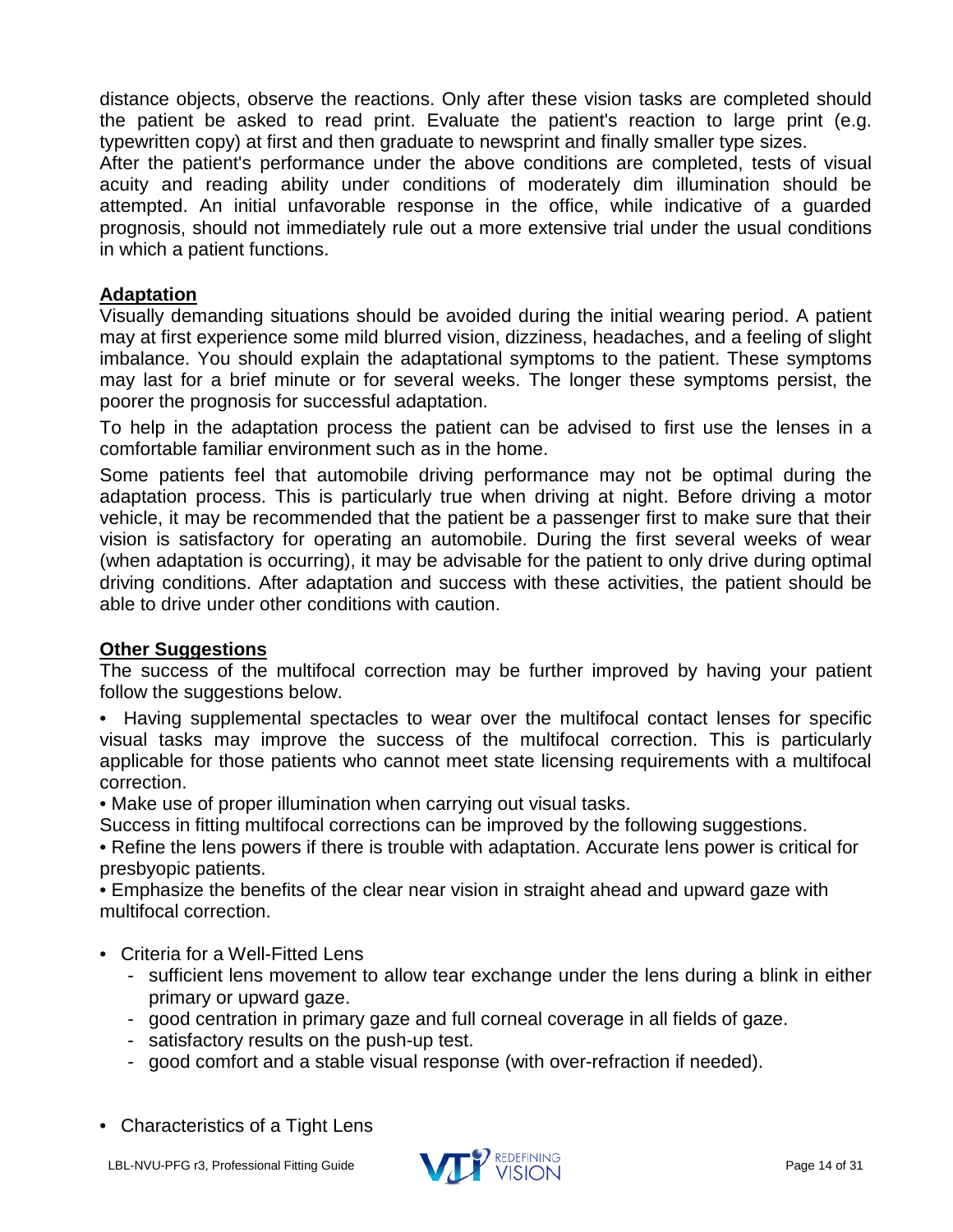A tight lens fit should not be dispensed. A tight lens fit would display some or all of the following characteristics:

- insufficient or no lens movement during a blink in either primary or upgaze.
- unsatisfactory results on the push-up test showing a lens that resists movement, remains decentered or returns slowly to its original position.
- good comfort.
- fluctuating vision between blinks.
- Characteristics of a Loose Lens

A loose lens fit should not be dispensed. A loose lens fit would display some or all of the following characteristics:

- Excessive movement in either primary or upgaze.
- poor centration in primary and upgaze.
- unsatisfactory results on the push-up test showing a lens that moves very easily, remains decentered or returns very quickly to its original position or even drops down lower than its original position.
- reduced comfort.
- vision may be blurred after the blink.

# <span id="page-14-0"></span>**Evaluation of the Lenses**

• At the end of the settling period, ask the patient to assess vision at distance, intermediate and near under binocular conditions.

\***Best Success Tip:** Use real world assessments (e.g., looking out a window, checking cell phone, reading a magazine, reading a watch, etc.).

- Record monocular and binocular distance and near visual acuities.
- Assess lens fit and movement.

\***Best Success Tip:** The lens is designed to provide a well-centered, minimal movement fit. The lens performs best with < 0.30 mm of decentration and lens movement less than 0.30 mm of either sag or lag. A gentle nudge of the lens with the push-up test should show the lens to move upon push-up even if it is not moving with a blink.

# <span id="page-14-1"></span>**Over-Refraction and Lens Changes**

• Over-refract with handheld trial lenses or flippers (+0.25D/-0.25D) to ensure that the initial lenses are at the most plus/least minus power that provides the most optimal distance and near vision. However, with this lens design over refraction may not always show a response. It is better to make lens power changes based on patient assessments of vision than on over refraction.

\***Best Success Tip:** Conduct the over-refraction by plusing one eye with a loose +1.00D trial lens while over-refracting the other eye (with the handheld trial lenses or flippers) to a final end point. Repeat with the other eye, then remove +1.00D and recheck vision with final overrefraction in normal room lighting.

**\*Best Success Tip:** The most important power selection needed to get a successful fit with this design, is the power to obtain clear distance vision. Even if the patient does not show an over refraction at distance, if their distance vision is not clear, add -0.25 in the dominant eye to clear up distance vision, and another -0.25D dominant eye if needed. If they are still having distance vision complaints, then add -0.25 in the non-dominant eye. Once distance vision is clear, the intermediate and near vision will improve as well.

• If a lens change is required based on over-refraction or based on patient assessment that distance vision is not clear, change the lens or lenses and repeat the vision assessment

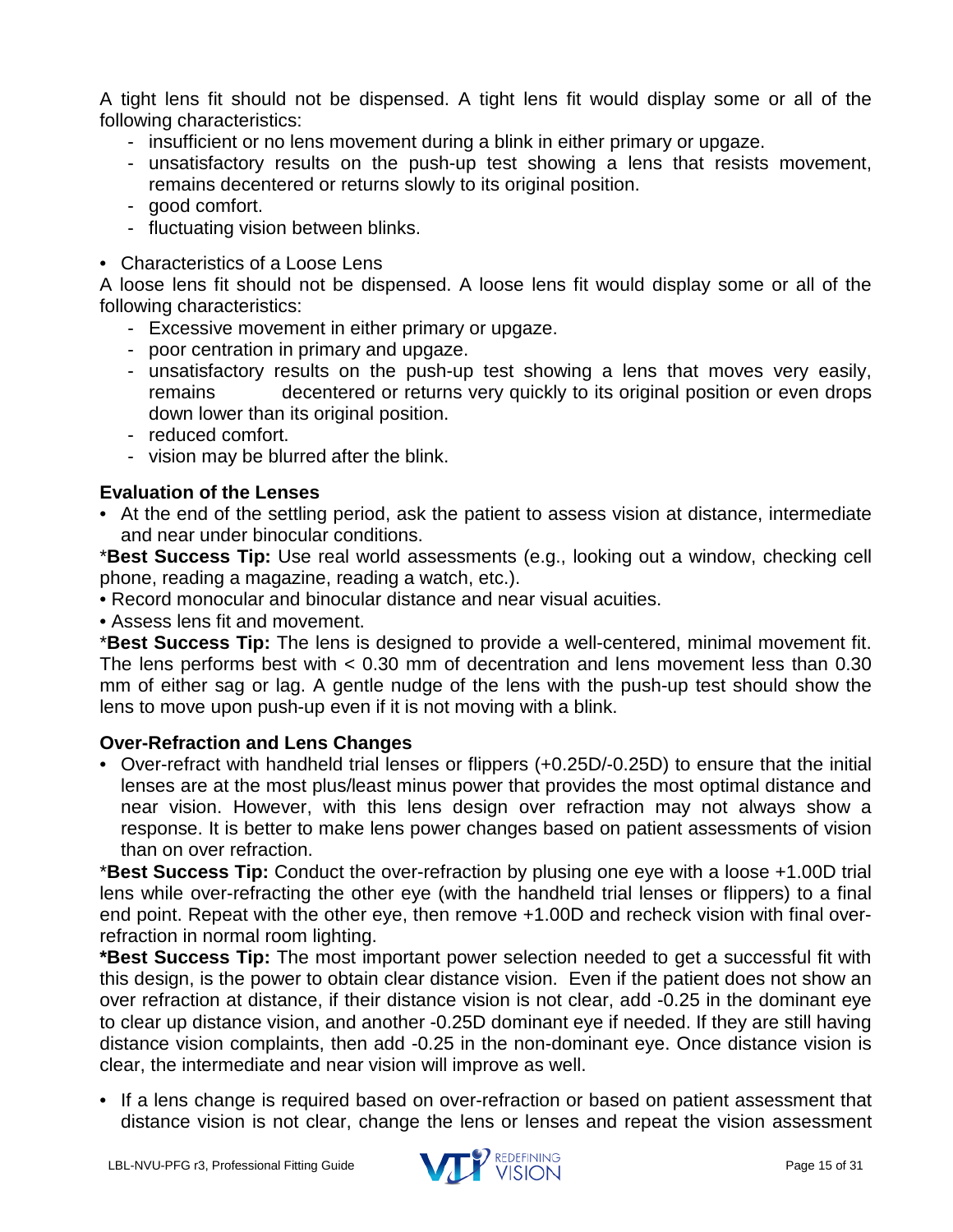after a 10 minute settling period. If vision is acceptable for both distance and near, check lens fit, and proceed with dispensing.

• Vision generally improves over the first 1-2 days with the NaturalVue (etafilcon A) Multifocal lens. A follow-up visit at 2-5 days is recommended to check that the patient is able to perform most daily visual tasks.

# <span id="page-15-0"></span>**Improving Vision**

It is important to remember two things with this multifocal contact lens design:

**1. The initial diagnostic trial lens power is determined from the patient's spherical equivalent DISTANCE prescription corrected to the corneal plane (i.e., corrected for the vertex distance used for the refraction).** 

**2. The most important power to get a successful fit with this lens design, is the power needed to obtain clear distance vision. It is important to get the distance vision clear with this lens design before fine-tuning the intermediate or near vision.**

- Always ensure that the patient has the most plus/least minus lens power on the eye. Check that the patient is not over-minused, which is somewhat common with presbyopes. If this optimal lens power does not provide acceptable vision at either distance or near, and no over-refraction is found to be needed, follow these guidelines:
- **Distance Vision and Distance Symptom Complaints:** Add -0.25D, starting with the **DOMINANT** eye, add another -0.25D to the DOMINANT eye if needed, and then add - 0.25D to the other eye if needed to further improve distance vision. If the patient demonstrates an over refraction of greater than -0.50D, recheck the original distance refraction.
	- o If the patient reports some difficulty with distance vision, but over refraction does not appear to improve vision, dispense a lens with a quarter more minus power (-0.25D) to the **Dominant** eye and recheck both distance and near vision.
- **Near Vision and Near Symptom Complaints:** Add +0.25D, starting with the **NON**-**DOMINANT** eye, then another +0.25D to the NON-DOMINANT eye, and then add +0.25D to the other eye if needed to further improve near vision. If the patient demonstrates an over refraction of greater than +0.50D, recheck the original distance refraction.
	- o If the patient reports some difficulty with near vision, but over refraction does not appear to improve vision, dispense a lens with a quarter more plus power (+0.25D) to the **Non-Dominant** eye and recheck both distance and near vision.

**Best Success Tip:** Whether one or both lenses are changed, always determine which option provides the best balance between distance and near needs for each individual patient.

The decision to fit a patient with a multifocal correction is most appropriately left to the Eye Care Professional in conjunction with the patient after carefully considering the patient's needs.

All patients should be supplied with a copy of the **Patient Information Booklet**.

# <span id="page-15-1"></span>**INSTRUCTIONS FOR THE MULTIFOCAL WEARER**

• You should be aware that as with any type of lens correction, there are advantages and compromises to multifocal contact lens therapy. The benefit of clear near vision in straight ahead and upward gaze that is available with multifocal contact lenses may be accompanied

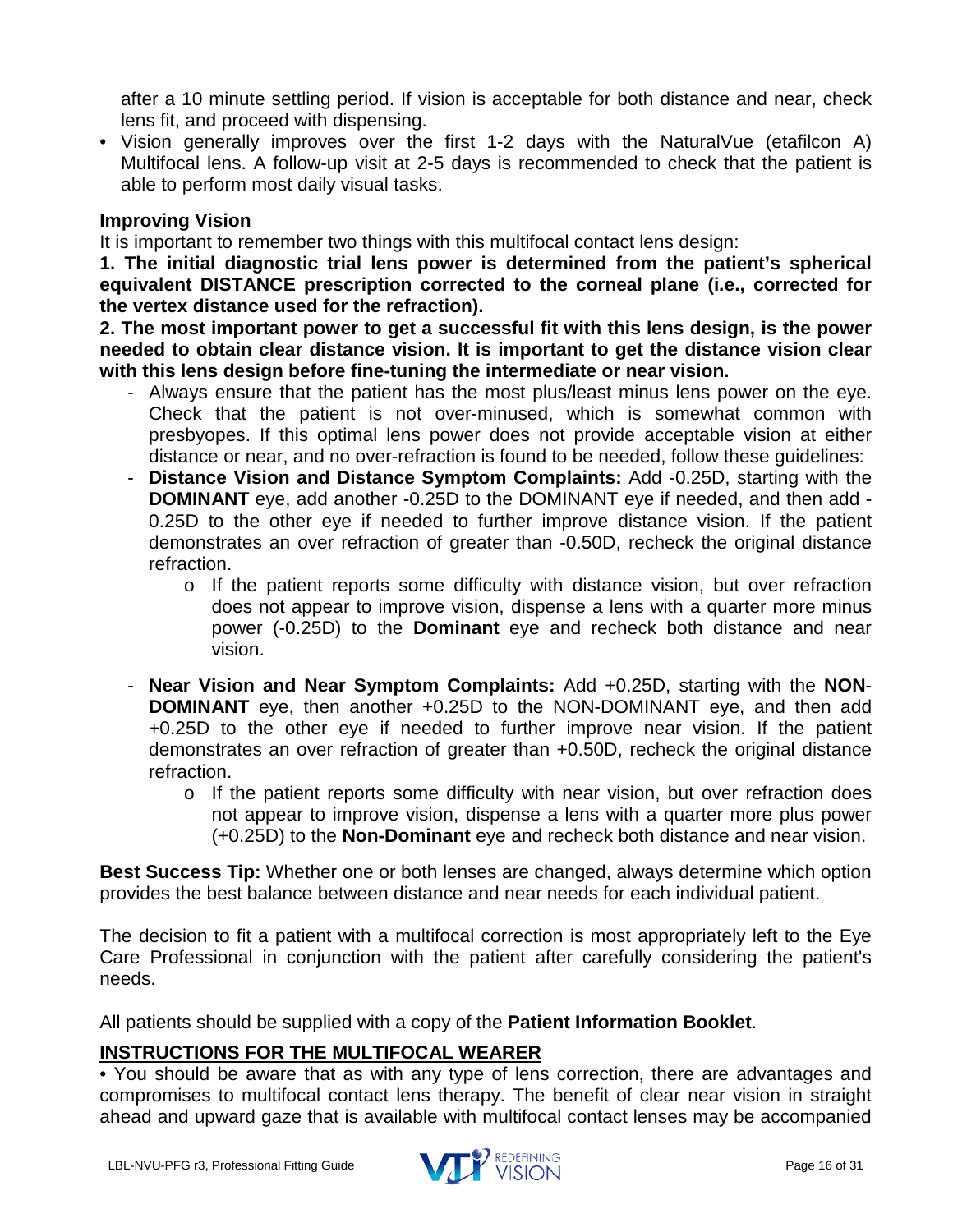by a vision compromise that may reduce your visual acuity and depth perception for distance and near tasks. Some patients have experienced difficulty adapting to it.

Symptoms, such as mild blurred vision, dizziness, headaches and a feeling of slight imbalance, may last for a brief minute or for several weeks as adaptation takes place. The longer these symptoms persist, the poorer your prognosis for successful adaptation. You should avoid visually demanding situations during the initial adaptation period. It is recommended that you first wear these contact lenses in familiar situations, which are not visually demanding. For example, it might be better to be a passenger rather than a driver of an automobile during the first few days of lens wear. It is recommended that you only drive with multifocal correction if you pass your state drivers license requirements with multifocal correction.

• Some multifocal patients will never be fully comfortable functioning under low levels of illumination, such as driving at night. If this happens, you may want to discuss with your Eye Care Professional having additional contact lenses prescribed so that both eyes are corrected for distance when sharp distance binocular vision is required.

• Some multifocal patients require supplemental spectacles to wear over the multifocal correction to provide the clearest vision for critical tasks. You should discuss this with your Eye Care Professional.

• It is important that you follow your Eye Care Professional's suggestions for adaptation to multifocal contact lens therapy. You should discuss any concerns that you may have during and after the adaptation period.

• The decision to be fit with multifocal correction is most appropriately left to the Eye Care Professional in conjunction with you, after carefully considering and discussing your needs.

# <span id="page-16-0"></span>**FITTING GUIDELINES Multifocal Toric**

NaturalVue (etafilcon A) Multifocal Toric Daily Disposable Soft (Hydrophilic) Contact Lenses for Daily Wear use a unique extended depth of focus design, which allows a single universal ADD power to provide optimal intermediate and near vision for a large range of reading additions while maintaining clear distance vision. The NaturalVue (etafilcon A) Multifocal Toric Contact Lenses are easy to fit, as the starting lens powers are the same as the patient's distance toric contact lens powers.

To fit the NaturalVue (etafilcon A) Multifocal Toric Contact Lenses, follow the guidelines for fitting the NaturalVue (etafilcon A) Toric Contact Lenses to determine the initial distance contact lens powers needed.

Once clear distance vision is obtained, follow the guidelines for fitting the NaturalVue (etafilcon A) Multifocal Contact Lenses for fine-tuning the intermediate and/or near power.

• For a good prognosis the patient should have adequately corrected distance and near visual acuity in each eye. The amblyopic patient or the patient with significant astigmatism (greater than 1.00 Diopter) only in one eye may not be a good candidate for multifocal toric

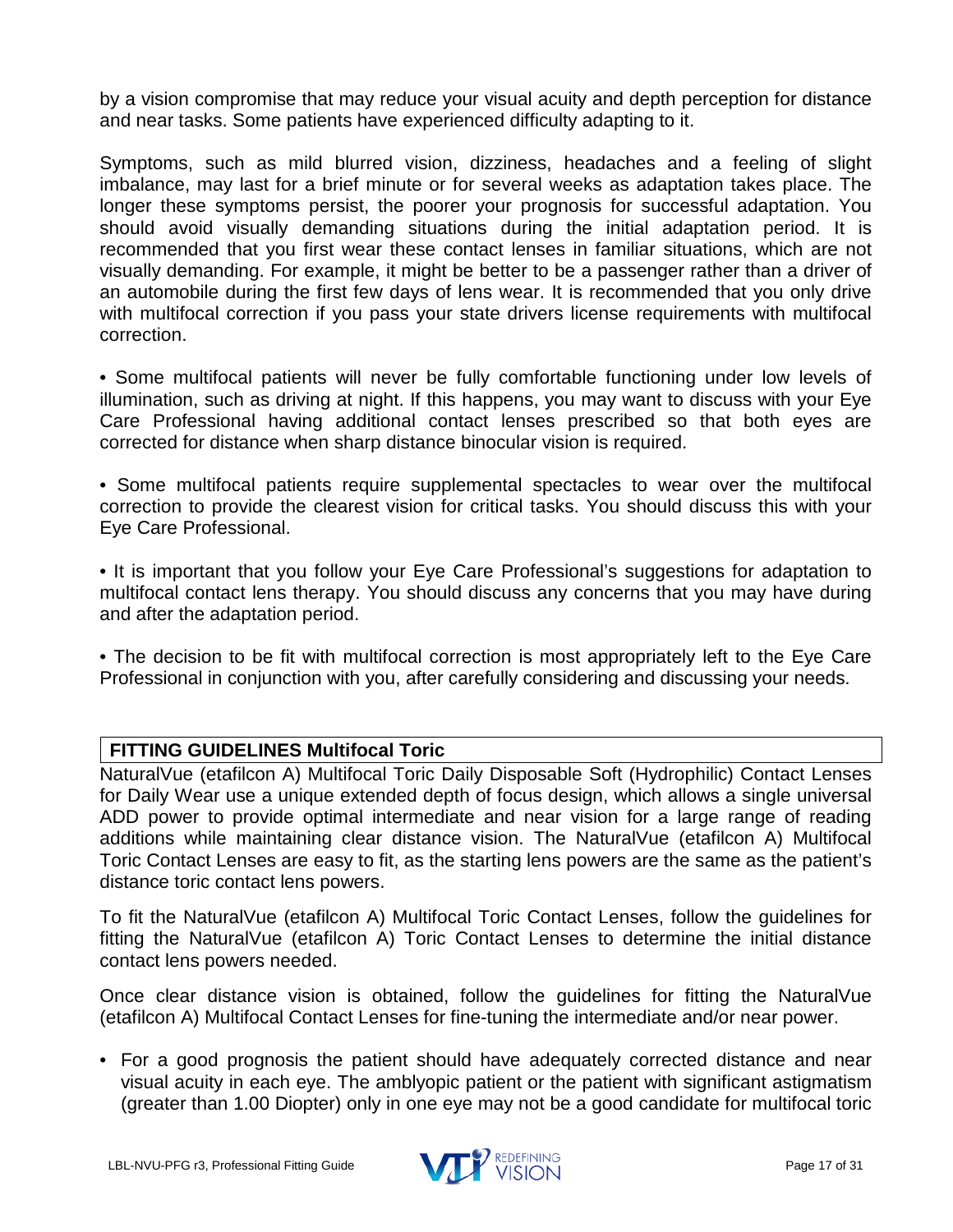correction with the NaturalVue (etafilcon A) Multifocal Daily Disposable Soft (Hydrophilic) Contact Lenses for Daily Wear.

- Occupational and environmental visual demands should be considered. If the patient requires critical vision (visual acuity and stereopsis), it should be determined by trial whether this patient can function adequately with multifocal toric correction. Multifocal toric contact lens wear may not be optimal for such activities as:
	- visually demanding situations such as operating potentially dangerous machinery or performing other potentially hazardous activities.
	- driving automobiles (for example, driving at night). Patients who cannot pass their state drivers license requirements with multifocal correction should be advised to not drive with this correction, OR may require that additional over-correction be prescribed.

# <span id="page-17-0"></span>**Trial Lens Fitting**

A trial fitting is performed in the office to allow the patient to experience multifocal toric correction. Lenses are fit according to the directions in the fitting guidelines.

Case history and standard clinical evaluation procedure should be used to determine the prognosis. With trial lenses of the proper power in place observe the reaction to this mode of correction.

Immediately after the correct power lenses are in place, walk across the room and have the patient look at you. Assess the patient's reaction to distance vision under these circumstances. Then have the patient look at familiar near objects such as a watch face or fingernails.

Again assess the reaction. As the patient continues to look around the room at both near and distance objects, observe the reactions. Only after these vision tasks are completed should the patient be asked to read print. Evaluate the patient's reaction to large print (e.g. typewritten copy) at first and then graduate to newsprint and finally smaller type sizes.

After the patient's performance under the above conditions are completed, tests of visual acuity and reading ability under conditions of moderately dim illumination should be attempted. An initial unfavorable response in the office, while indicative of a guarded prognosis, should not immediately rule out a more extensive trial under the usual conditions in which a patient functions.

# <span id="page-17-1"></span>**Adaptation**

Visually demanding situations should be avoided during the initial wearing period. A patient may at first experience some mild blurred vision, dizziness, headaches, and a feeling of slight imbalance. You should explain the adaptational symptoms to the patient. These symptoms may last for a brief minute or for several weeks. The longer these symptoms persist, the poorer the prognosis for successful adaptation.

To help in the adaptation process the patient can be advised to first use the lenses in a comfortable familiar environment such as in the home.

Some patients feel that automobile driving performance may not be optimal during the adaptation process. This is particularly true when driving at night. Before driving a motor vehicle, it may be recommended that the patient be a passenger first to make sure that their vision is satisfactory for operating an automobile. During the first several weeks of wear (when adaptation is occurring), it may be advisable for the patient to only drive during optimal driving conditions. After adaptation and success with these activities, the patient should be able to drive under other conditions with caution.

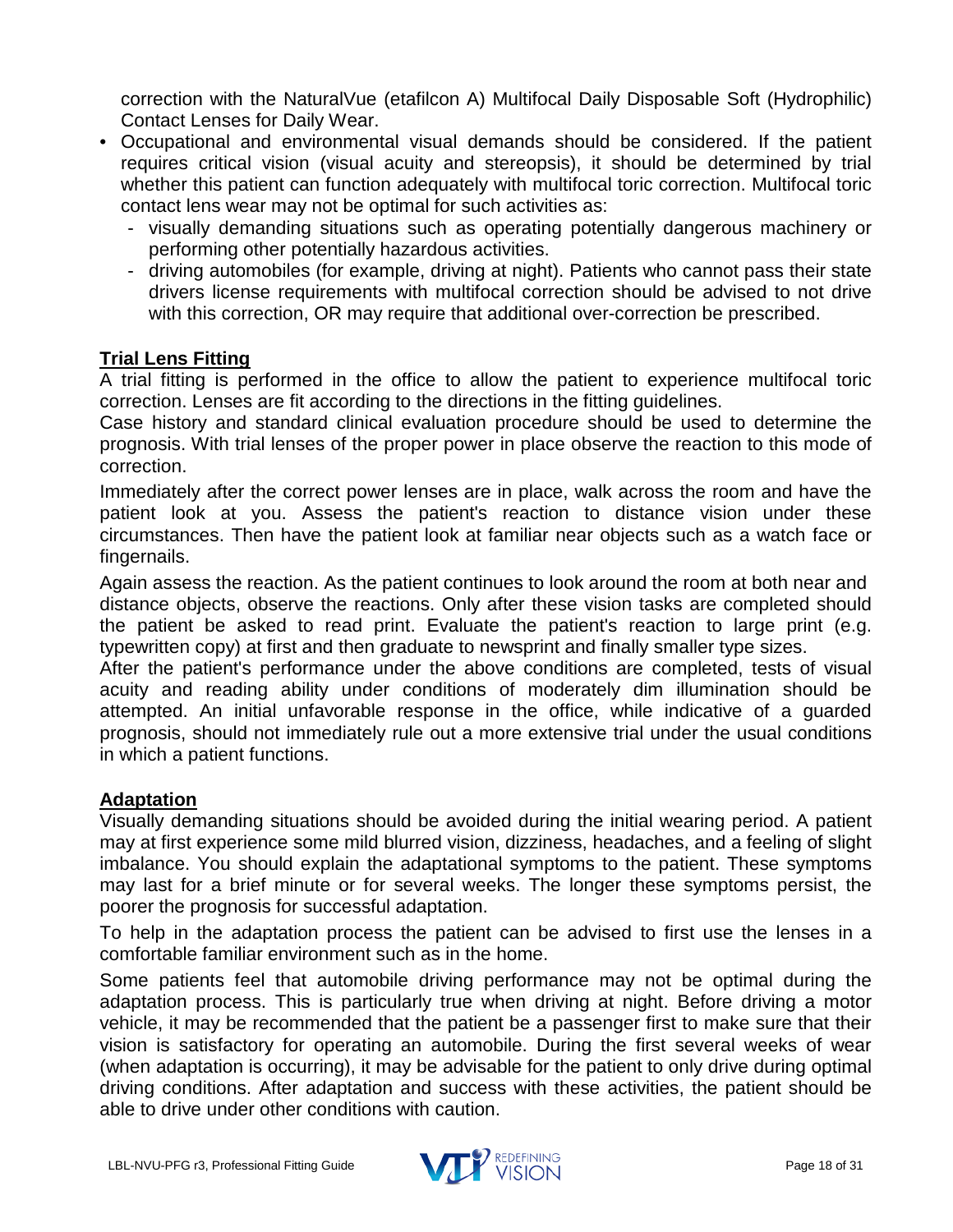# <span id="page-18-0"></span>**Other Suggestions**

The success of the multifocal toric correction may be further improved by having your patient follow the suggestions below.

• Having supplemental spectacles to wear over the multifocal toric contact lenses for specific visual tasks may improve the success of the multifocal toric correction. This is particularly applicable for those patients who cannot meet state licensing requirements with a multifocal toric correction.

• Make use of proper illumination when carrying out visual tasks.

Success in fitting multifocal toric corrections can be improved by the following suggestions.

• Refine the lens powers if there is trouble with adaptation. Accurate lens power is critical for presbyopic patients.

• Emphasize the benefits of the clear near vision in straight ahead and upward gaze with multifocal toric correction.

The decision to fit a patient with a multifocal toric correction is most appropriately left to the Eye Care Professional in conjunction with the patient after carefully considering the patient's needs.

All patients should be supplied with a copy of the **Patient Information Booklet**.

# <span id="page-18-1"></span>**INSTRUCTIONS FOR THE MULTIFOCAL TORIC WEARER**

• You should be aware that as with any type of lens correction, there are advantages and compromises to multifocal toric contact lens therapy. The benefit of clear near vision in straight ahead and upward gaze that is available with multifocal toric contact lenses may be accompanied by a vision compromise that may reduce your visual acuity and depth perception for distance and near tasks. Some patients have experienced difficulty adapting to it.

Symptoms, such as mild blurred vision, dizziness, headaches and a feeling of slight imbalance, may last for a brief minute or for several weeks as adaptation takes place. The longer these symptoms persist, the poorer your prognosis for successful adaptation. You should avoid visually demanding situations during the initial adaptation period. It is recommended that you first wear these contact lenses in familiar situations, which are not visually demanding. For example, it might be better to be a passenger rather than a driver of an automobile during the first few days of lens wear. It is recommended that you only drive with multifocal toric correction if you pass your state drivers license requirements with multifocal toric correction.

• Some multifocal toric patients will never be fully comfortable functioning under low levels of illumination, such as driving at night. If this happens, you may want to discuss with your Eye Care Professional having additional contact lenses prescribed so that both eyes are corrected for distance when sharp distance binocular vision is required.

• Some multifocal toric patients require supplemental spectacles to wear over the multifocal correction to provide the clearest vision for critical tasks. You should discuss this with your Eye Care Professional.

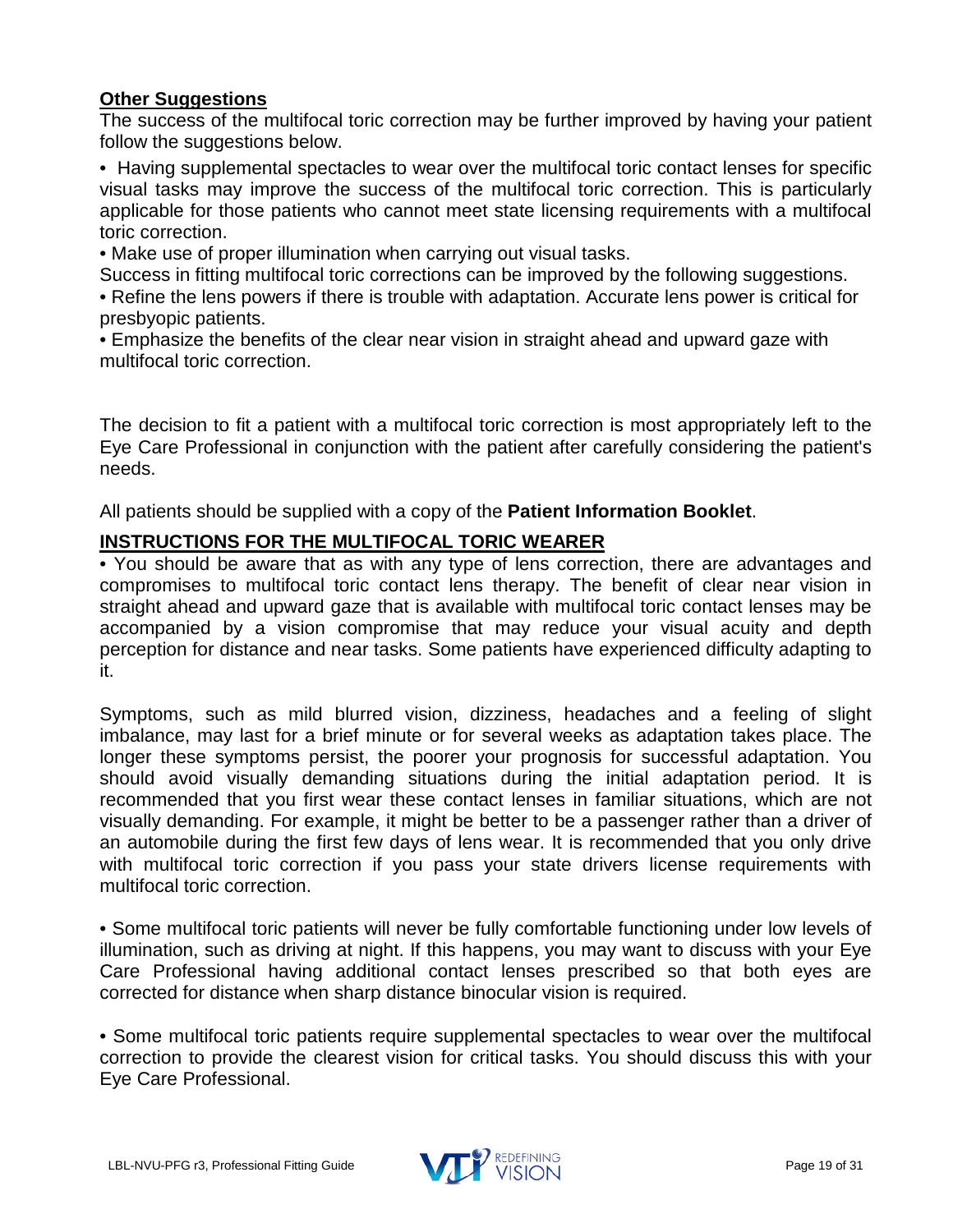• It is important that you follow your Eye Care Professional's suggestions for adaptation to multifocal toric contact lens therapy. You should discuss any concerns that you may have during and after the adaptation period.

• The decision to be fit with multifocal toric correction is most appropriately left to the Eye Care Professional in conjunction with you, after carefully considering and discussing your needs.

# <span id="page-19-0"></span>**MONOVISION FITTING GUIDELINES**

# <span id="page-19-1"></span>**SELECTION OF PATIENTS**

- For a good prognosis the patient should have adequately corrected distance and near visual acuity in each eye. The amblyopic patient or the patient with significant astigmatism (greater than 1.00 Diopter) in one eye may not be a good candidate for monovision with the NaturalVue (etafilcon A) Daily Disposable Soft (Hydrophilic) Contact Lenses for Daily Wear.
- Occupational and environmental visual demands should be considered. If the patient requires critical vision (visual acuity and stereopsis), it should be determined by trial whether this patient can function adequately with monovision. Monovision contact lens wear may not be optimal for such activities as:
	- visually demanding situations such as operating potentially dangerous machinery or performing other potentially hazardous activities.
	- driving automobiles (for example, driving at night). Patients who cannot pass their state drivers license requirements with monovision correction should be advised to not drive with this correction, OR may require that additional over-correction be prescribed.

# <span id="page-19-2"></span>**Eye Selection**

Generally, the non-dominant eye is corrected for near vision. The following test for eye dominance can be used.

• Ocular Preference Determination Methods

Method 1: Determine which eye is the "sighting dominant eye." Have the patient point to an object at the far end of the room. Cover one eye. If the patient is still pointing directly at the object, the eye being used is the dominant (sighting) eye.

Method 2: Determine which eye will accept the added power for near with the least reduction in distance vision. Place a trial spectacle near add lens in front of one eye and then the other while the distance refractive error correction is in place for both eyes.

Determine whether the patient functions best with the near add lens over the right or left eye. • Refractive Error Method

For anisometropic corrections, it is generally best to fit the more hyperopic (less myopic) eye for distance and the more myopic (less hyperopic) eye for near.

• Visual Demands Method

Consider the patient's occupation during the eye selection process to determine the critical vision requirements. If a patient's gaze for near tasks is usually in one direction correct the eye on that side for near.

Example: A secretary who places copy to the left side of the desk will usually function best with the near lens on the left eye.

# <span id="page-19-3"></span>**Special Fitting Considerations**

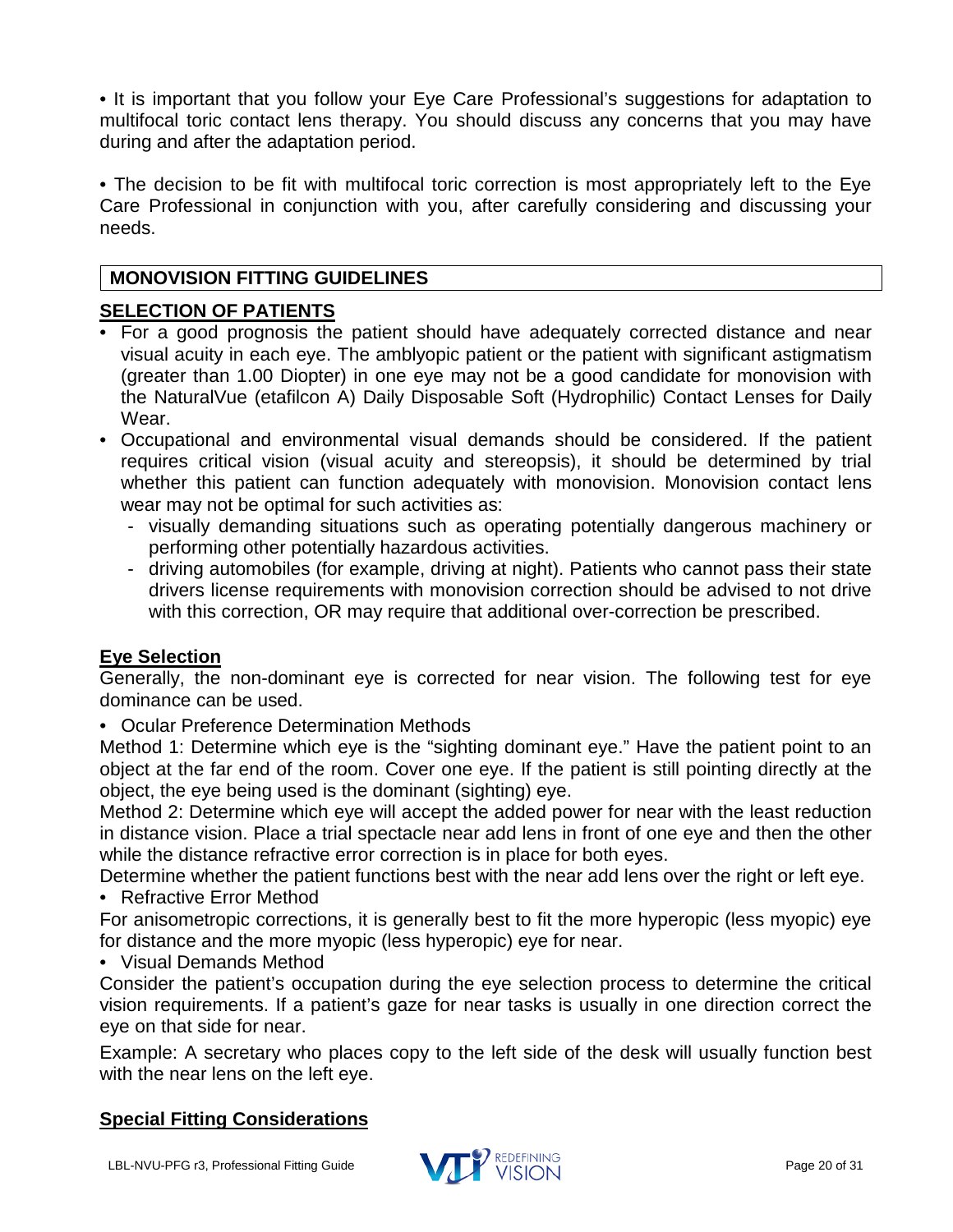# **Unilateral Lens Correction**

There are circumstances where only one contact lens is required. As an example, an emmetropic patient would only require a near lens while a bilateral myope may require only a distance lens.

Examples:

- A presbyopic emmetropic patient who requires a +1.75 diopter add would have a +1.75 lens on the near eye and the other eye left without a lens.
- A presbyopic patient requiring a +1.50 diopter add who is -2.50 diopters myopic in the right eye and -1.50 diopters myopic in the left eye may have the right eye corrected for distance and the left uncorrected for near.

# <span id="page-20-0"></span>**Near Add Determination**

Always prescribe the lens power for the near eye that provides optimal near acuity at the midpoint of the patient's habitual reading distance. However, when more than one power provides optimal reading performance, prescribe the least plus (most minus) of the powers.

# <span id="page-20-1"></span>**Trial Lens Fitting**

A trial fitting is performed in the office to allow the patient to experience monovision correction. Lenses are fit according to the directions in the general fitting guidelines.

Case history and standard clinical evaluation procedure should be used to determine the prognosis. Determine which eye is to be corrected for distance and which eye is to be corrected for near. With trial lenses of the proper power in place observe the reaction to this mode of correction.

Immediately after the correct power lenses are in place, walk across the room and have the patient look at you. Assess the patient's reaction to distance vision under these circumstances. Then have the patient look at familiar near objects such as a watch face or fingernails.

Again assess the reaction. As the patient continues to look around the room at both near and distance objects, observe the reactions. Only after these vision tasks are completed should the patient be asked to read print. Evaluate the patient's reaction to large print (e.g. typewritten copy) at first and then graduate to newsprint and finally smaller type sizes.

After the patient's performance under the above conditions are completed, tests of visual acuity and reading ability under conditions of moderately dim illumination should be attempted. An initial unfavorable response in the office, while indicative of a guarded prognosis, should not immediately rule out a more extensive trial under the usual conditions in which a patient functions.

# <span id="page-20-2"></span>**Adaptation**

Visually demanding situations should be avoided during the initial wearing period. A patient may at first experience some mild blurred vision, dizziness, headaches, and a feeling of slight imbalance. You should explain the adaptational symptoms to the patient. These symptoms may last for a brief minute or for several weeks. The longer these symptoms persist, the poorer the prognosis for successful adaptation.

To help in the adaptation process the patient can be advised to first use the lenses in a comfortable familiar environment such as in the home.

Some patients feel that automobile driving performance may not be optimal during the adaptation process. This is particularly true when driving at night. Before driving a motor vehicle, it may be recommended that the patient be a passenger first to make sure that their

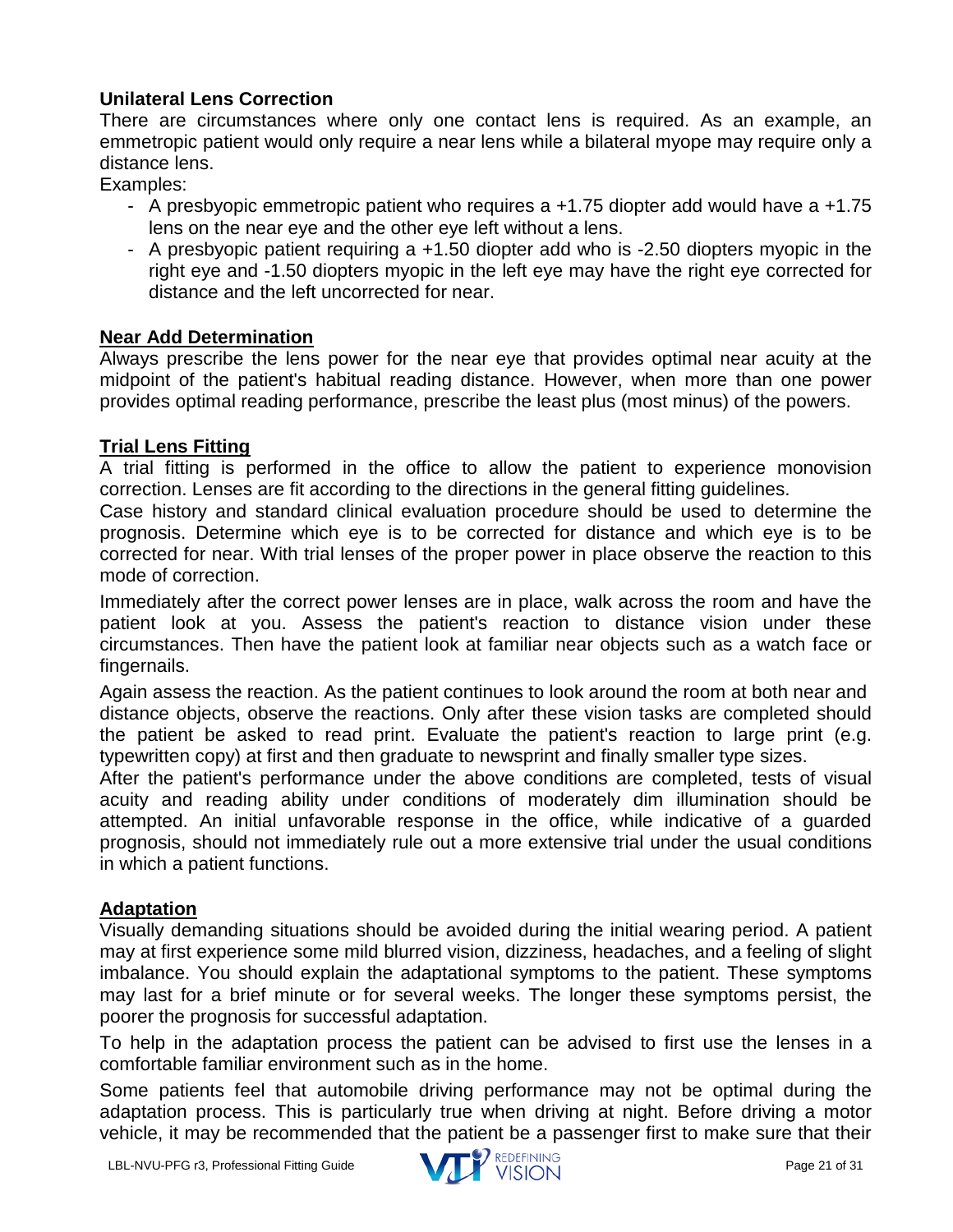vision is satisfactory for operating an automobile. During the first several weeks of wear (when adaptation is occurring), it may be advisable for the patient to only drive during optimal driving conditions. After adaptation and success with these activities, the patient should be able to drive under other conditions with caution.

# <span id="page-21-0"></span>**Other Suggestions**

The success of the monovision technique may be further improved by having your patient follow the suggestions below.

• Having a third contact lens (distance power) to use when critical distance viewing is needed.

• Having a third contact lens (near power) to use when critical near viewing is needed.

• Having supplemental spectacles to wear over the monovision contact lenses for specific visual tasks may improve the success of monovision correction. This is particularly applicable for those patients who cannot meet state licensing requirements with a monovision correction.

• Make use of proper illumination when carrying out visual tasks.

Success in fitting monovision can be improved by the following suggestions.

• Reverse the distance and near eyes if a patient is having trouble adapting.

• Refine the lens powers if there is trouble with adaptation. Accurate lens power is critical for presbyopic patients.

• Emphasize the benefits of the clear near vision in straight ahead and upward gaze with monovision.

The decision to fit a patient with a monovision correction is most appropriately left to the Eye Care Professional in conjunction with the patient after carefully considering the patient's needs.

All patients should be supplied with a copy of the **Patient Information Booklet**.

# <span id="page-21-1"></span>**INSTRUCTIONS FOR THE MONOVISION WEARER**

• You should be aware that as with any type of lens correction, there are advantages and compromises to monovision contact lens therapy. The benefit of clear near vision in straight ahead and upward gaze that is available with monovision may be accompanied by a vision compromise that may reduce your visual acuity and depth perception for distance and near tasks. Some patients have experienced difficulty adapting to it.

Symptoms, such as mild blurred vision, dizziness, headaches and a feeling of slight imbalance, may last for a brief minute or for several weeks as adaptation takes place. The longer these symptoms persist, the poorer your prognosis for successful adaptation. You should avoid visually demanding situations during the initial adaptation period. It is recommended that you first wear these contact lenses in familiar situations, which are not visually demanding. For example, it might be better to be a passenger rather than a driver of an automobile during the first few days of lens wear. It is recommended that you only drive with monovision correction if you pass your state drivers license requirements with monovision correction.

• Some monovision patients will never be fully comfortable functioning under low levels of illumination, such as driving at night. If this happens, you may want to discuss with your Eye

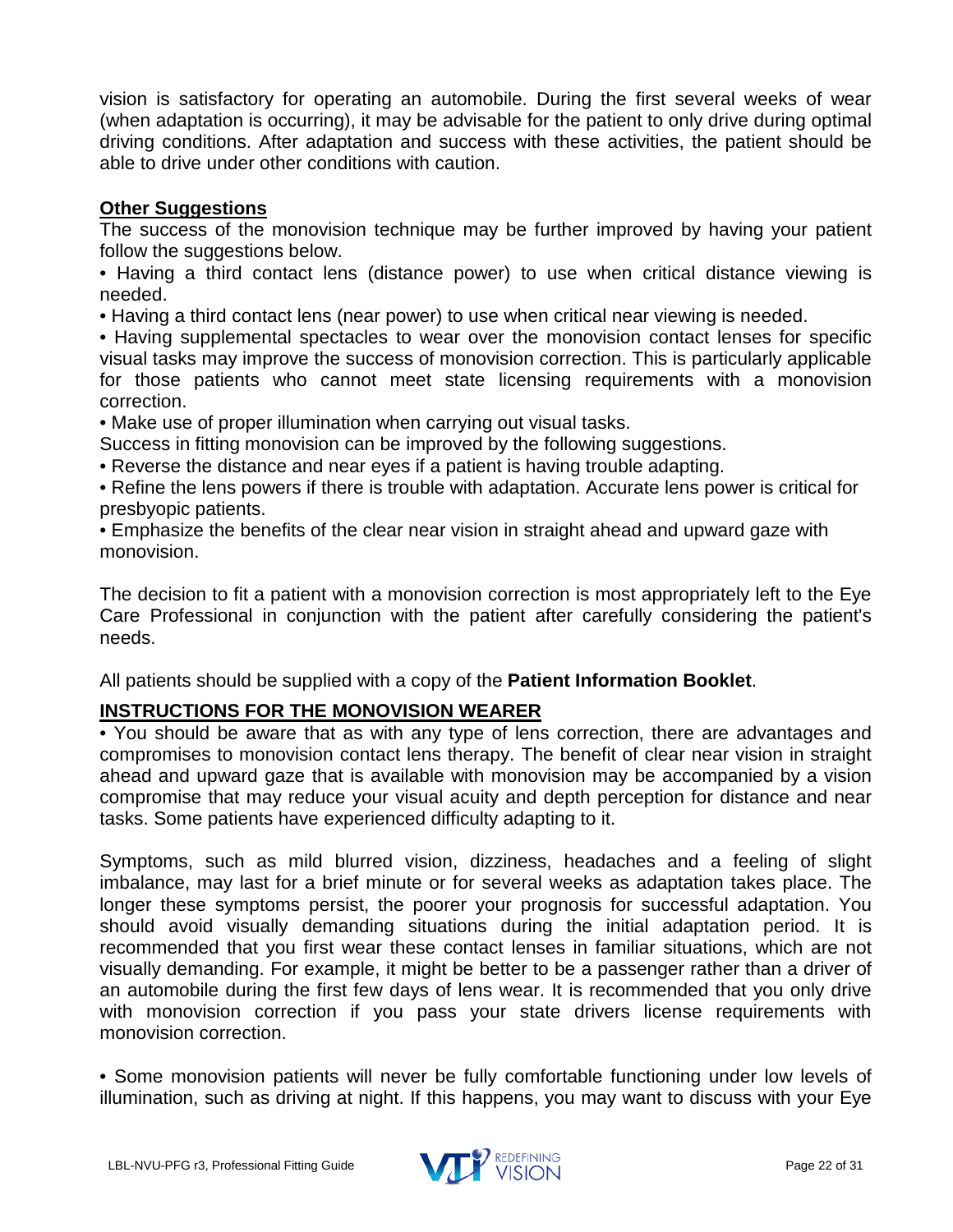Care Professional having additional contact lenses prescribed so that both eyes are corrected for distance when sharp distance binocular vision is required.

• Some monovision patients require supplemental spectacles to wear over the monovision correction to provide the clearest vision for critical tasks. You should discuss this with your Eye Care Professional.

• It is important that you follow your Eye Care Professional's suggestions for adaptation to monovision contact lens therapy. You should discuss any concerns that you may have during and after the adaptation period.

• The decision to be fit with monovision correction is most appropriately left to the Eye Care Professional in conjunction with you, after carefully considering and discussing your needs.

# <span id="page-22-0"></span>**RECOMMENDED WEARING SCHEDULE**

The prescribing Eye Care Professional for each individual patient, based upon a full examination and patient history as well as the practitioner's experience and professional judgment should determine the wearing schedule. Patients should be given a wearing schedule and carefully instructed on the handling and care of their lenses as discussed in the Package Insert. Also be sure to complete the personal wearing/replacement schedule record in the patient information booklet. Eye Care Professionals may prescribe the lens for singleuse daily disposable wear. The lens is intended for single-use, daily disposable wear. (See the factors discussed in the WARNINGS section.)

Follow up examinations are necessary to ensure continued successful contact lens wear and to ascertain the effects of the lenses on the eyes. The following schedule is a suggested guideline for daily wear contact lenses:

• 24 hours post-dispensing

- 7 days
- 1 month
- 3 months
- every 6 months thereafter

# <span id="page-22-1"></span>**HANDLING OF LENSES**

- Always wash, rinse and dry hands before handling contact lenses.
- All traces of soap, perfumes, hair sprays, creams and lotions should be removed from your hands and around the eyes.
- Keep your nails trimmed and clean long fingernails can tear or split contact lenses.
- Avoid picking up lenses with your fingernails they can only be held safely between the fingertips or with soft plastic tipped tweezers specially designed for contact lenses.
- Do not touch your lenses with sharp, pointed objects (fingernails, pens, etc).
- Make sure lenses do not get caught on the edge of storage cases. Tapping the lens case on the table before screwing the top on will help completely submerse the contact lenses in solution.
- Never allow lenses to dry out and never try to insert them when they are in a dehydrated state.
- Do not use the lens if the pack is open or damaged.

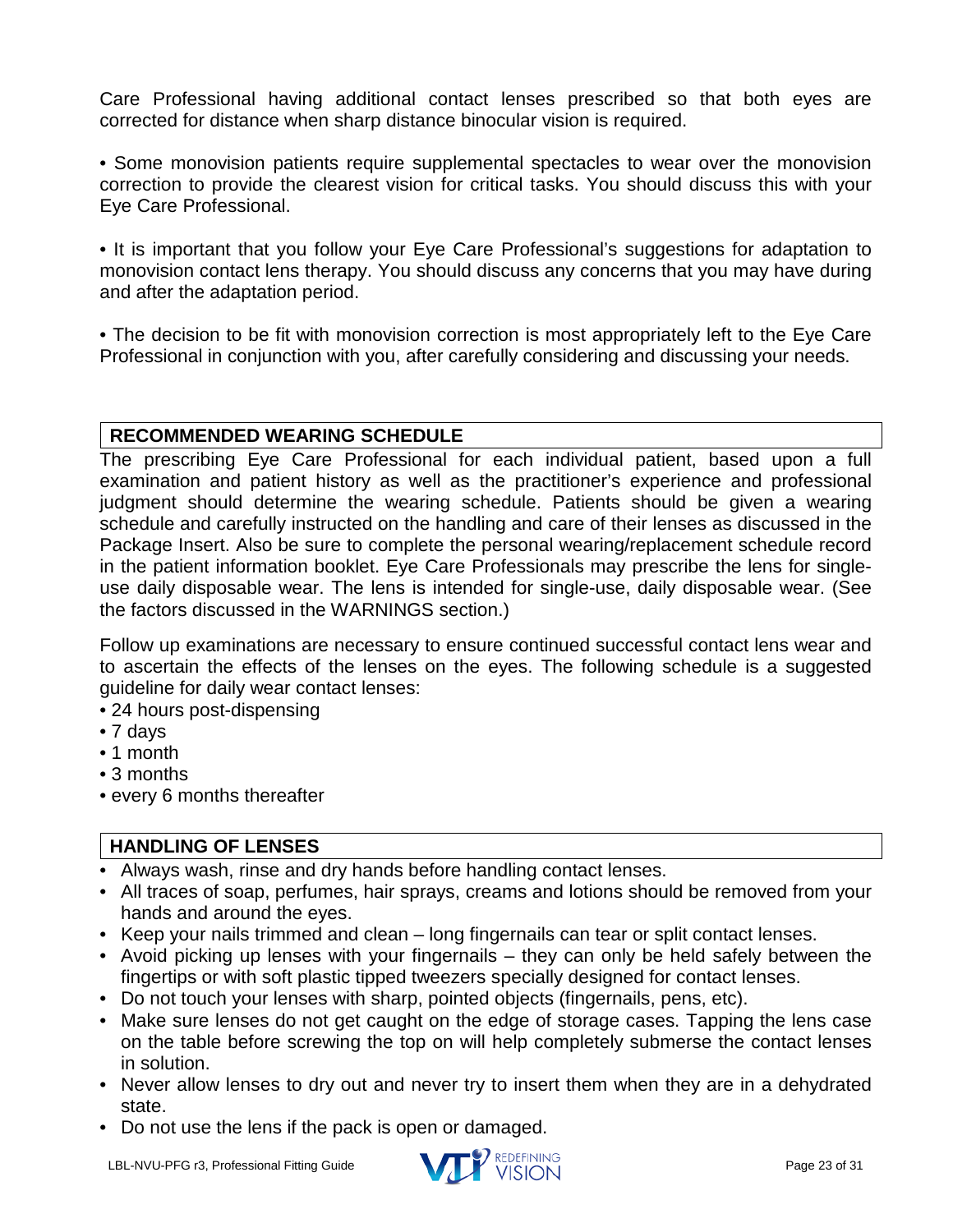- Never use expired lenses or solutions.
- **Verify that the lens is right side out.** The lens should assume a natural, curved, bowllike shape. If the lens edges tend to point outward, the lens is inside out. Another method is to gently squeeze the lens between the thumb and forefinger. The edges should turn inward. If the lens is inside out, the edges will turn slightly outward.

#### **Water Activity Instruction for Use:**

• Do not expose your contact lenses to water while you are wearing them.

# **WARNING:**

Water can harbor microorganisms that can lead to severe infection, vision loss or blindness. If your lenses have been submersed in water when swimming in pools, lakes or oceans, you should discard them and replace them with a new pair. Ask your eyecare practitioner (professional) for recommendations about wearing your lenses during any activity involving water.

# <span id="page-23-0"></span>**LENS PLACEMENT**

To avoid confusion, make it a habit of inserting the same lens first. Check the lens is clean and moist – if not, rinse with saline or multipurpose solution. Check the lens is not inside out. And then follow these steps to apply the lens to your eye:

- Balance the lens on the tip of your forefinger.
- Pull the lower lid down with the middle finger of the same hand.
- Hold the upper lid firmly from above with the middle finger of the other hand. Make sure the finger is placed just where the eyelid meets the eyelashes.
- The eye is now wide open and the cornea exposed.
- Place the lens directly on the eye. Move your eyes around to help center the lens.
- Release the lower and then the upper lid. Look down and gently close the eyes. Rub the top lid lightly to rub out any trapped air bubbles.
- If the lens is not properly centered on the cornea, gently manipulate by using fingertips and eyelids.

# <span id="page-23-1"></span>**LENS REMOVAL**

- Rewet the contact lenses with a few drops of solution to help the lens slide off the eye, especially if they are a little dry.
- Place index finger on the lens.
- Look up.
- Slide lens to white part of the eye using index finger.
- Gently squeeze the lens between thumb and forefinger to remove the lens.

# <span id="page-23-2"></span>**PATIENT LENS CARE DIRECTIONS**

Refer to Package Insert for Lens Care Directions.

# <span id="page-23-3"></span>**LUBRICATING/REWETTING LENSES ON-EYE**

The Eye Care Professional may recommend a lubricating/rewetting solution that can be used to wet (lubricate) lenses while they are being worn to make them more comfortable.

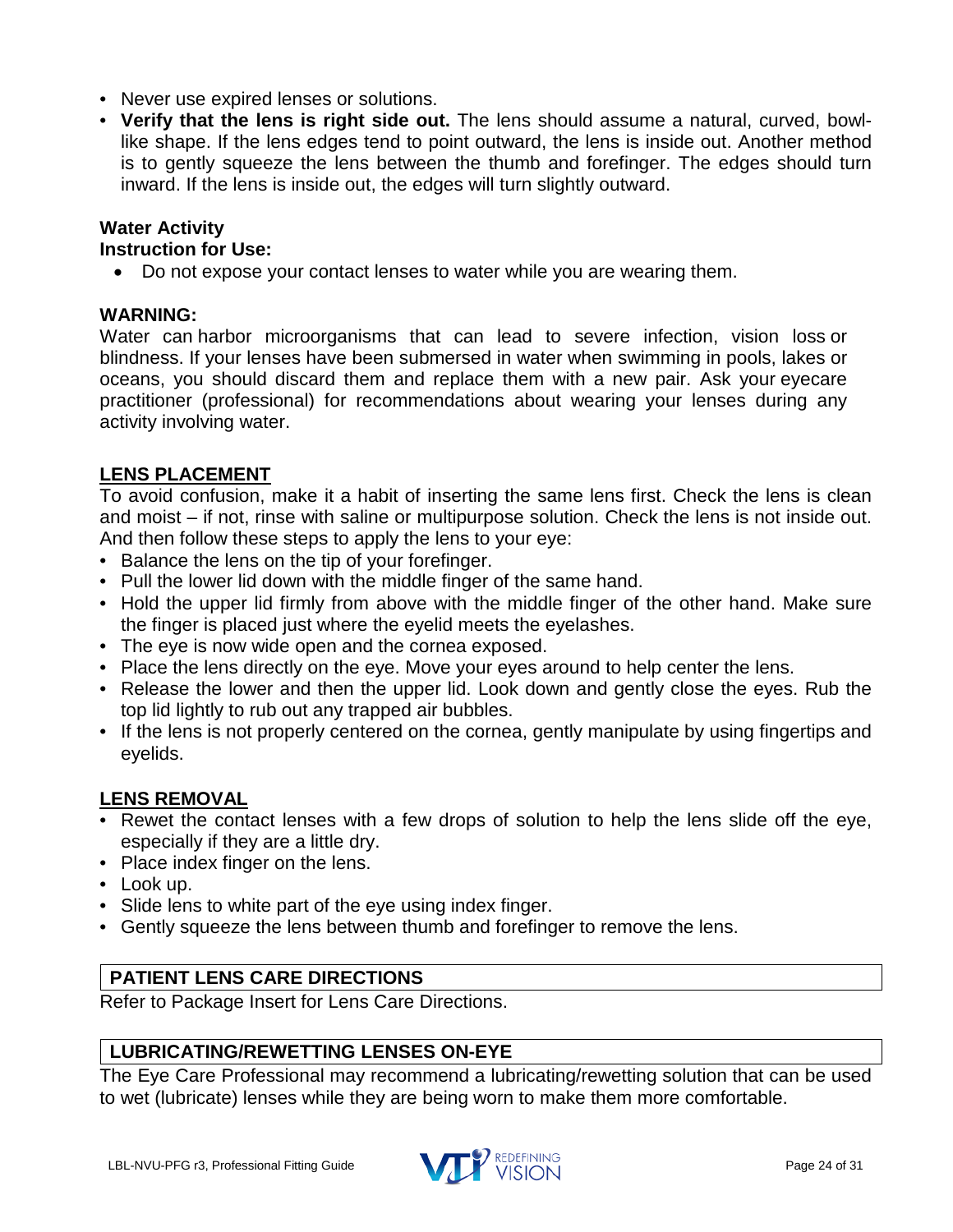# <span id="page-24-0"></span>**CARE FOR A NON-MOVING LENS**

Refer to Package Insert for Care for A Sticking (Nonmoving) Lens.

### <span id="page-24-1"></span>**REPORTING OF ADVERSE REACTIONS**

If any serious adverse events or a patient experiences associated with the wear of NaturalVue (etafilcon A) Daily Soft (Hydrophilic) Contact Lenses, please notify: Visioneering Technologies, Inc. 10745 Westside Way, Suite 200, Alpharetta, GA 30009; 1-844-VTI-LENS (1-844-884-5367) toll-free.

#### <span id="page-24-2"></span>**HOW SUPPLIED**

Each lens is supplied sterile in a blister pack containing buffered saline solution with Tween 80, Sodium Hyaluronate, and Polyethylene Glycol. The blister is labeled with the base curve, diameter, diopter power, manufacturing lot number, and expiration date of the lens. (ADD, cylinder and axis will be included as appropriate.)

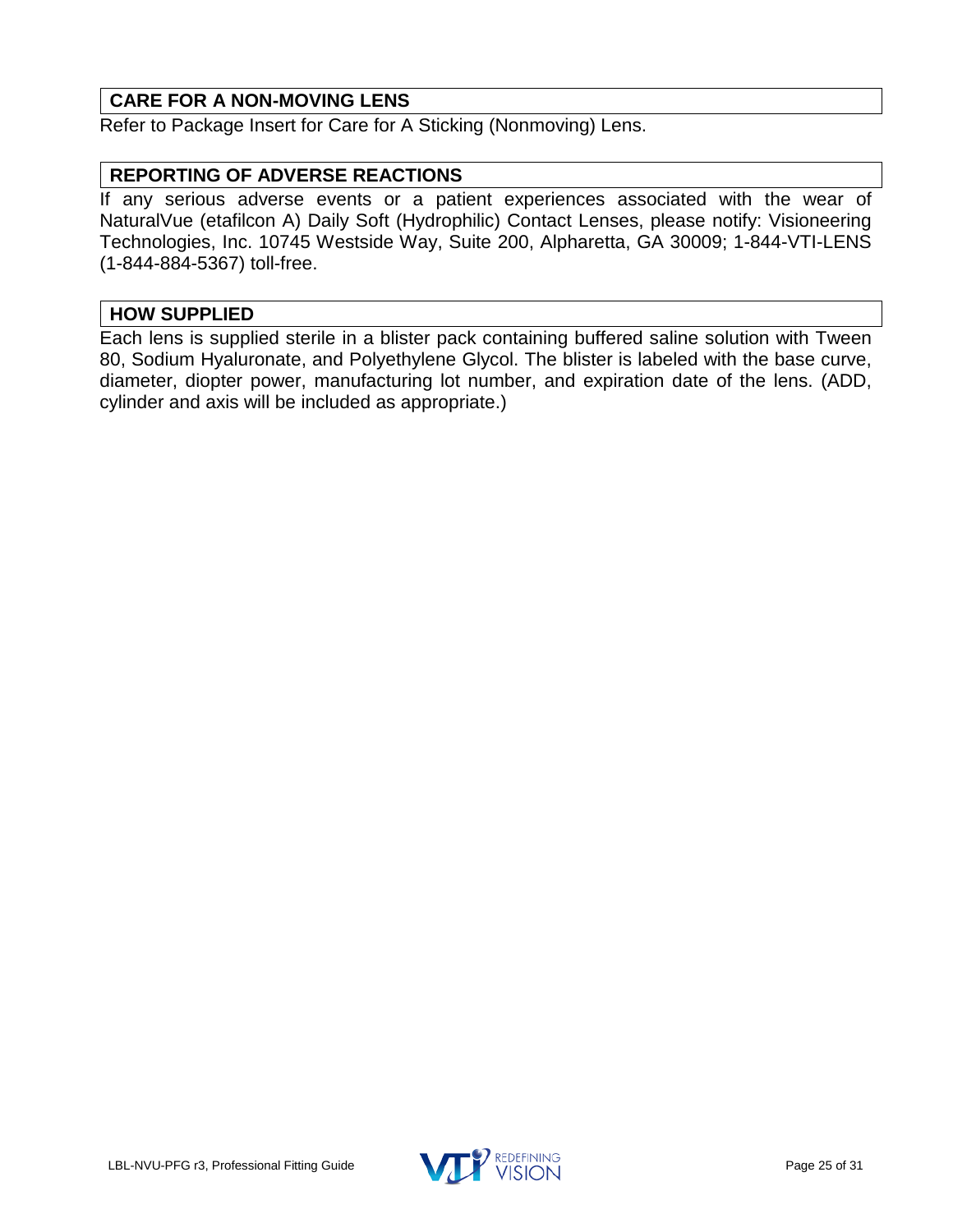

Daily Disposable Soft (Hydrophilic) **Contact Lenses for Daily Wear** 

# **NaturalVue (etafilcon A) Daily Disposable Soft (Hydrophilic) Contact Lenses for Daily Wear**

# <span id="page-25-0"></span>**CAUTION**

Federal law restricts this device to sale by or on the order of a licensed practitioner.

# <span id="page-25-1"></span>**IMPORTANT**

This package insert is intended for the Eye Care Professional, but should be made available to patients upon request. The Eye Care Professional should provide the patient with appropriate instructions that pertain to the patient's prescribed lenses and recommended wearing schedule.

### <span id="page-25-2"></span>**DESCRIPTION**

The NaturalVue (etafilcon A) Daily Disposable Soft (Hydrophilic) Contact Lenses are available in a spheric, aspheric, toric, multifocal and multifocal toric designs.

NaturalVue (etafilcon A) Daily Disposable Soft (Hydrophilic) Contact Lenses are made of a hydrophilic copolymer of 2-hydroxyethyl methacrylate (2-HEMA) and Methacrylic Acid (MAA). When hydrated, the lenses consist of 42% (etafilcon A) and 58% water by weight when immersed in normal buffered saline. The lens polymer contains a UV absorbing compound with a blue visibility-handling tint, color additive "reactive Blue19," 21 CFR part 73.3121. A benzotriazole UV absorbing monomer is used to block UV radiation. The UV Blocking averages 98% in the UVB range of 280 nm to 315 nm and 84% in the UVA range of 316 nm to 380 nm. The etafilcon A name has been adopted by the United States Adopted Names Council (USAN).

#### **LENS PROPERTIES**

Refractive index: 1.402 Light Transmittance: 95 % minimum. Water Content: 58% Oxygen Permeability (Dk): 19.73\*10-11 (cm2/s){mlO2ml/ (ml x mmHg)}.

#### **LENS PARAMETERS**

**NaturalVue Sphere** and **Asphere** Contact Lenses parameters:

\* Diameter: 12.0mm to 15.0mm

- \* Center Thickness: 0.08 @ -3.00D (varies with power)
- Base Curve: 7.80mm to 10.00mm
- \* Powers: +20.00D to -20.00D

#### **NaturalVue Toric** Contact Lenses parameters:

\* Diameter: 12.0mm to 15.0mm

\* Center Thickness: 0.08 @ -3.00D (varies with power)

- Base Curve: 7.80mm to 10.00mm
- \* Powers: +20.00D to -20.00D
- \* Cylinder: -0.25D to -10.00D
- \* Axis: 0° to 180° in 5° increments

**NaturalVue Multifocal** Contact Lenses parameters:

Diameter: 12.0mm to 15.0mm

Center Thickness: 0.08 @ -3.00D (varies with power)

- Base Curve: 7.80mm to 10.00mm
- \* Powers: +20.00D to -20.00D

\* ADD Powers: Single universal add power effective up to +3.00D

**NaturalVue Multifocal Toric** Contact Lenses parameters:

Diameter: 12.0mm to 15.0mm

\* Center Thickness: 0.08 @ -3.00D (varies with power)

- Base Curve: 7.80mm to 10.00mm
- \* Powers: +20.00D to -20.00D
- \* Cylinder: -0.25D to -10.00D
- \* Axis: 0° to 180° in 5° increments

\* ADD Powers: Single universal add power effective up to  $+3.00D$ 

#### <span id="page-25-3"></span>**TRANSMITTANCE CURVE**

Typical Transmittance Profile of –3.00D NaturalVue (etafilcon A) Daily Disposable Soft (Hydrophilic) Contact Lenses with UV blocker versus a human cornea from a 24 year-old person and a human crystalline lens from a 25 year-old person.





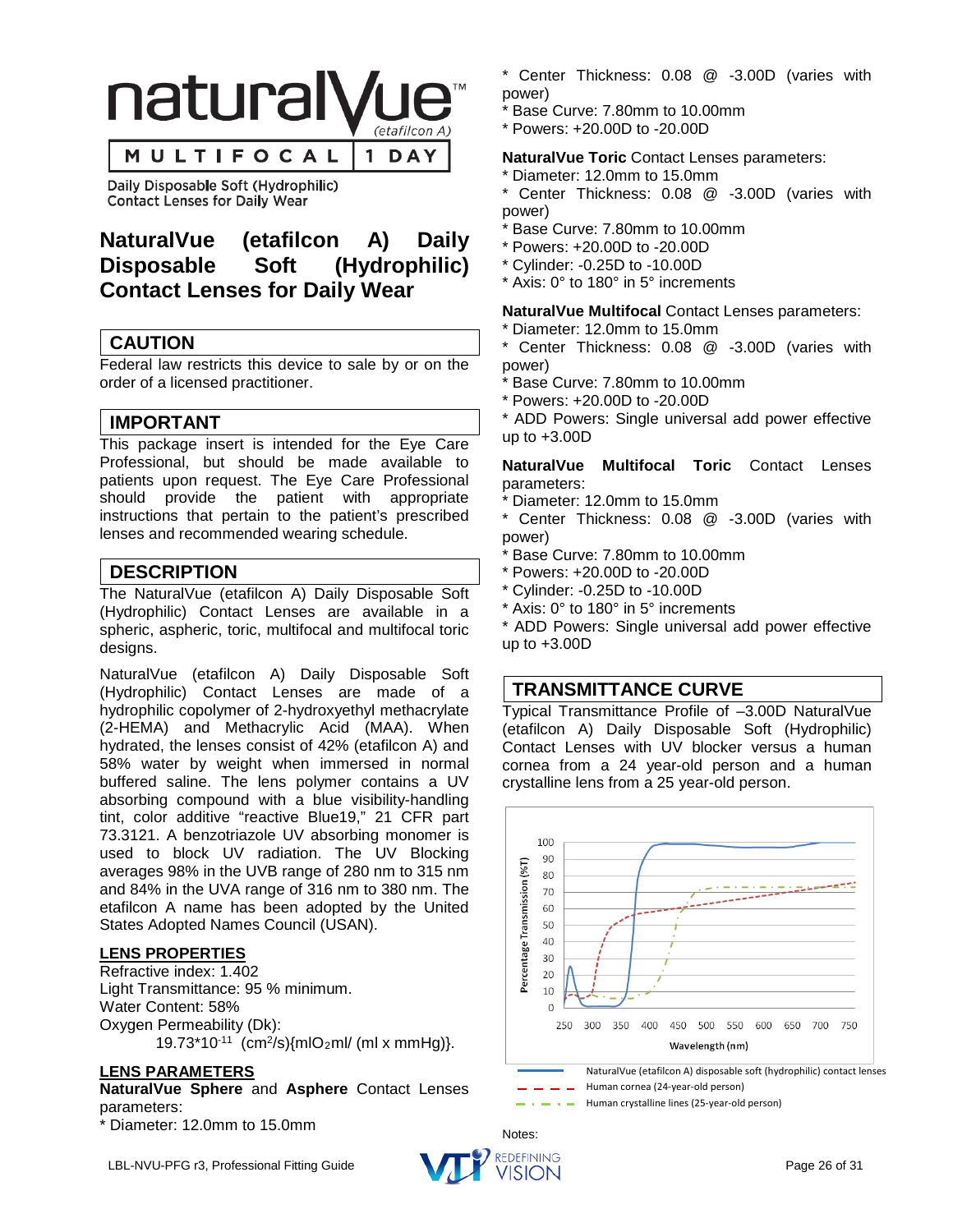1. Lerman, S., Radiant Energy and the Eye, MacMillan, New York, 1980, p. 58, Figure 2-21.

2. Waxler, M., Hitchins, V.M., Optical Radiation and Visual Health, CRC Press, Boca Raton, Florida, 1986, p. 19, Figure 5.

#### WARNING:

UV absorbing contact lenses aren't substitutes for protective UV absorbing eyewear, for example UV absorbing goggles or sunglasses, because they don't completely cover the eye and surrounding area. You should continue to use UV absorbing eyewear as directed.

# <span id="page-26-0"></span>**ACTIONS**

In the hydrated state, the NaturalVue (etafilcon A) Contact Lenses, when placed on the cornea, act as a refracting medium to focus light rays on the retina.

The visibility tinting of the NaturalVue (etafilcon A) Contact Lenses allow the lens to become visible to the wearer when the lens is not on the eye. The NaturalVue (etafilcon A) Contact Lenses block 84% of UVA radiation and 98% UVB radiation average across the spectrum. (Please refer to accompanying transmittance curve graph)

Note: Long term exposure to UV radiation is a part of the risk factors associated with cataracts. Exposure is according to a number of factors, for instance environmental conditions (altitude, geography, cloud cover) and personal factors (extent and nature of outdoor activities). UV-absorbing contact lenses help provide protection against harmful UV radiation. However, clinical studies have not been done to demonstrate that wearing UV-absorbing contact lenses reduces the risk of developing cataracts or other eye disorders. Consult your Eye Care Professional for more information.

#### <span id="page-26-1"></span>**INDICATIONS**

#### **Sphere and Asphere**

NaturalVue (etafilcon A) Sphere and Asphere Daily Disposable Soft (Hydrophilic) Contact Lenses are indicated for daily wear for the correction of ametropia (myopia and hyperopia) in aphakic and/or non-aphakic persons with non-diseased eyes in powers from +20.00 to -20.00 diopters. The lenses may be worn by persons who exhibit astigmatism of 2.00 diopters or less that does not interfere with visual acuity.

#### **Toric**

NaturalVue (etafilcon A) Toric Daily Disposable Soft (Hydrophilic) Contact Lenses are indicated for daily wear for the correction of ametropia (myopia or hyperopia with astigmatism) in aphakic and/or nonaphakic persons with non-diseased eyes in powers from -20.00 to +20.00 diopters and astigmatic corrections from -0.25 to -10.00 diopters

#### **Multifocal**

NaturalVue (etafilcon A) Multifocal Daily Disposable Soft (Hydrophilic) Contact Lenses are indicated for daily wear for the correction of refractive ametropia (myopia and hyperopia), and/or presbyopia in aphakic and/or non-aphakic persons with nondiseased eyes in powers from -20.00 to +20.00 diopters and with non-diseased eyes who may require a reading addition of up to +3.00D. The lenses may be worn by persons who exhibit astigmatism of 2.00 diopters or less that does not interfere with visual acuity.

#### **Multifocal Toric**

NaturalVue (etafilcon A) Multifocal Toric Daily Disposable Soft (Hydrophilic) Contact Lenses are indicated for daily wear for the correction of refractive ametropia (myopia and hyperopia), and/or presbyopia in aphakic and/or non-aphakic persons with non-diseased eyes in powers from -20.00 to +20.00 diopters and with non-diseased eyes who may require a reading addition of up to +3.00D. The lenses may be worn by persons who exhibit astigmatism of 10.00 diopters or less.

NaturalVue (etafilcon A) Daily Disposable Soft (Hydrophilic) Contact Lenses help protect against transmission of harmful UV radiation to the cornea and into the eye.

The lenses are intended for single-use disposable wear.

### <span id="page-26-2"></span>**CONTRAINDICATIONS (REASONS NOT TO USE)**

DO NOT USE the NaturalVue Lens when any of the following conditions exist:

- Acute and subacute inflammation or infection of the anterior chamber of the eye.
- Any eye disease, injury, or abnormality that affects the cornea, conjunctiva, or eyelids.
- Severe insufficiency of lacrimal secretion (dry eyes).
- Corneal hypoesthesia (reduced corneal sensitivity).
- Any systemic disease that may affect the eye or be exaggerated by wearing contact lenses.
- Allergic reactions of ocular surfaces or adnexa (surrounding tissue) that may be induced or exaggerated by wearing contact lenses or use of contact lens solutions.
- Any active corneal infection (bacterial, fungal, or viral).
- If eyes become red or irritated.
- Use of any medication that is contraindicated or interferes with contact lens wear, including ocular medications.
- Allergy to any ingredient in the contact lens material.

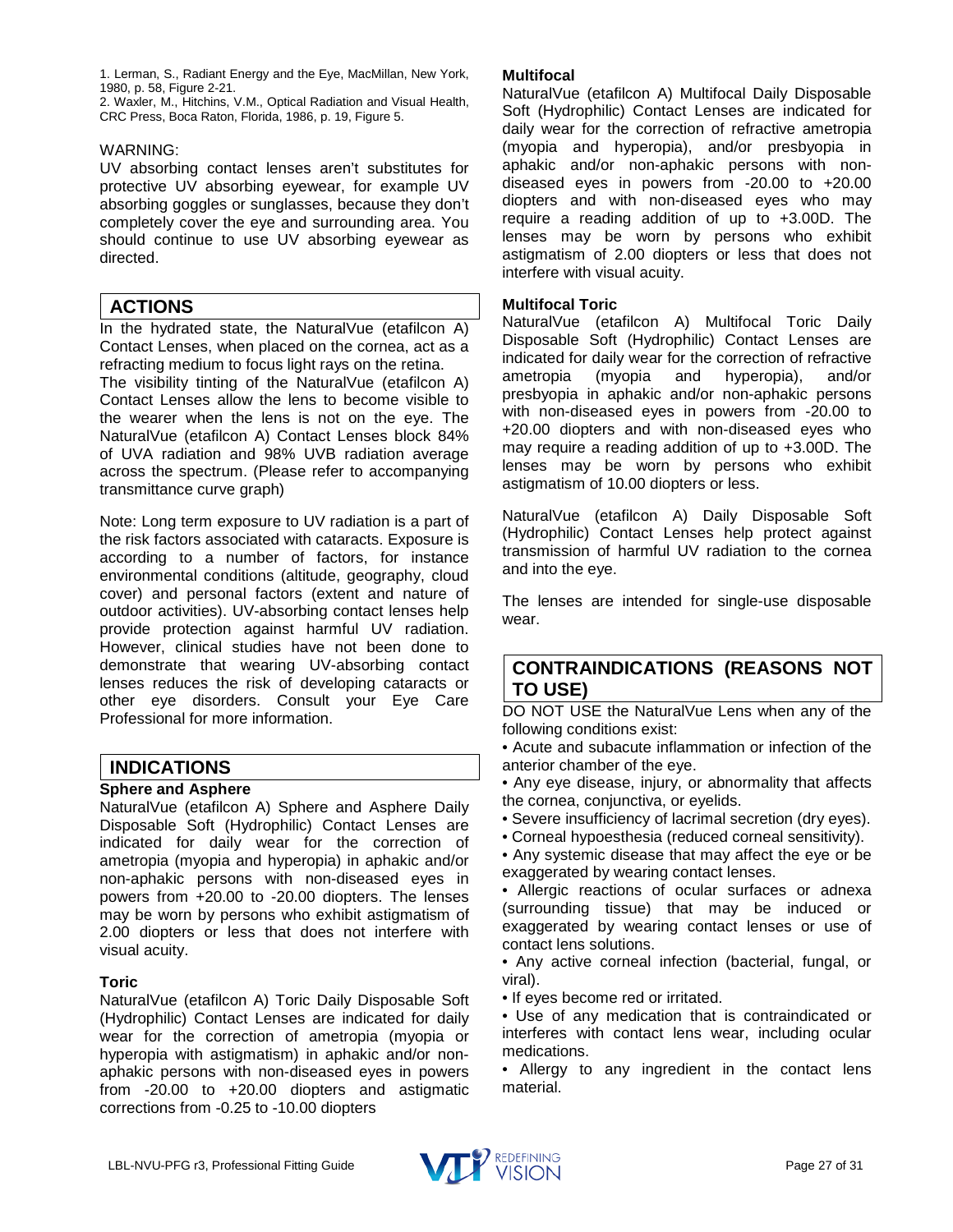• History of recurrent eye or eyelid infections, adverse effects associated with contact lens wear, intolerance or an unusual response to contact lens wear.

• The patient is unable or unwilling to follow the Eye Care Professionals' directions for removal and disposal of the lenses or unable to obtain assistance to do so.

#### <span id="page-27-0"></span>**WARNINGS**

Advise patient of the following warnings pertaining to contact lens wear:

• Problems with contact lenses could result in serious injury to the eye. It is essential that patients follow their Eye Care Professional's directions and all labeling instructions for proper use of lenses.

• Eye problems, including a sore or lesion on the cornea (corneal ulcers), can develop rapidly and lead to loss of vision.

• Studies have shown that contact lens wearers who are smokers have a higher risk incidence of adverse reactions than nonsmokers, especially when lenses are worn overnight or while sleeping.

• If a patient experiences eye discomfort, such as foreign body sensation, excessive tearing, vision changes, or redness of the eye or other problems .The patient should immediately remove lenses and promptly contact his or her Eye Care Professional.

• Daily wear lenses are not indicated for overnight wear, and patients should be instructed not to wear lenses while sleeping. Clinical study results have shown that the risk of serious adverse reactions is increased when lenses are worn overnight.

• Non-compliance with the manufacture's labeled lens care instruction may put the patient at significant risk of developing a serious eye infection.

• Tap water, distilled water, homemade saline solutions or saliva should NOT be used at any time with contact lenses. The use of tap and distilled water has been associated with Acanthamoeba keratitis, a corneal infection that is resistant to treatment and cure.

# **Water Activity**

#### **Instruction for Use:**

• Do not expose your contact lenses to water while you are wearing them.

#### **WARNING:**

Water can harbor microorganisms that can lead to severe infection, vision loss or blindness. If your lenses have been submersed in water when swimming in pools, lakes or oceans, you should discard them and replace them with a new pair. Ask your eyecare practitioner (professional) for recommendations about wearing your lenses during any activity involving water.

### <span id="page-27-1"></span>**PRECAUTIONS**

Special Precautions for Eye Care Professional:

• Due to the small number of patients enrolled in clinical investigation of lenses, all refractive powers, design configurations, or lens parameters available in the lens material are not evaluated in significant numbers. Consequently, when selecting an appropriate lens design and parameters, the Eye Care Professional should consider all characteristics of the lens that can affect lens performance and ocular health, including oxygen permeability, wettability, central, and peripheral thickness, and optic zone diameter.

The potential impact of these factors on the patient's ocular health should be carefully weighed against the patient's need for refractive correction; therefore, the continuing ocular health of the patient and lens performance on eye should be carefully monitored by the prescribing Eye Care Professional.

• Fluorescein, a yellow dye, should not be used while the patient is wearing the lenses, because the lenses will absorb this dye and become discolored. Whenever fluorescein is used in eye, flush the eyes with sterile saline solution. Wait at least 10 minutes before reinserting the lenses. If it is not possible to flush the eyes, wait at least 1 hour before wearing the lenses. If inserted too soon, the lenses may absorb remaining fluorescein.

• Before leaving the Eye Care Professional's office, the patient should be able to promptly remove lenses or should have somebody else available who can remove the lenses for him or her.

• Eye Care Professionals should instruct the patient to remove the lenses immediately if the eyes become red or irritated.

Eye Care Professionals should carefully instruct patients about the following safety precautions, including the need for routine eye examinations being necessary to help assure the continued health of the patient's eyes:

• If the lens sticks (stops moving) on the eye, follow the recommended directions in Care for a Sticking Lens. The lens should move freely on the eye for the continued health of the eye. If non-movement of the lens continues, you should immediately consult your Eye Care Professional.

• Always wash and rinse hands before handling lenses. Do not get cosmetics, lotions, soaps, creams, deodorants, aerosol products or hair sprays in the eyes or on the lenses. It is best to put on lenses before putting on make-up. Water-base cosmetics are less likely to damage lenses than oil-base products.

• Do not touch contact lenses with the fingers or hands if the hands are not free of foreign materials, as microscopic scratches of the lenses may occur, causing distorted vision or injury to the eye.

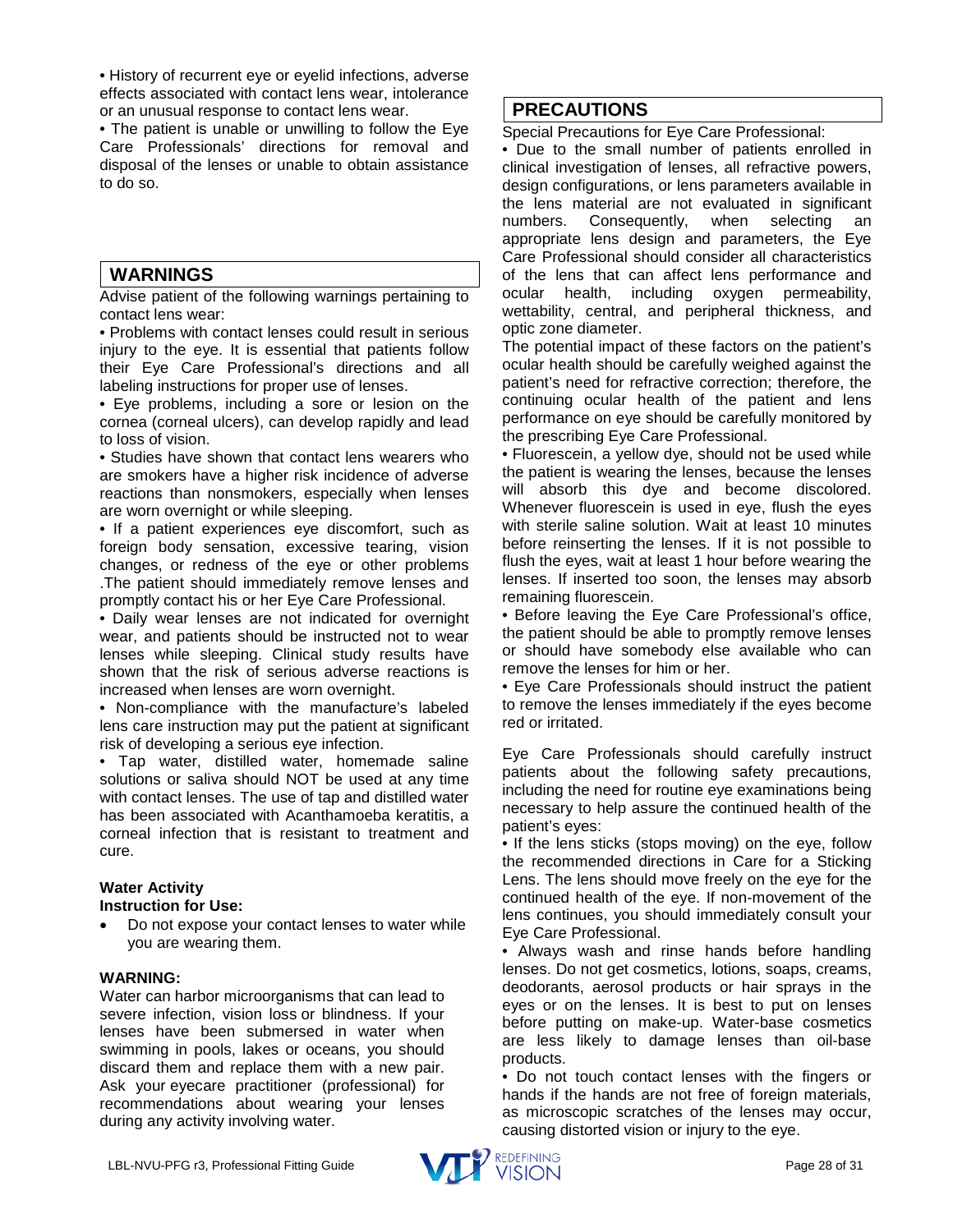• Exposure to water while wearing contact lenses in activities such as swimming, water skiing, and hot tubs may increase the risk of ocular infection, including but not limited to Acanthamoeba keratitis.

• Ask the Eye Care Professional about wearing contact lenses during sporting activities.

Never wear lenses beyond the period recommended by the Eye Care Professional.

• If aerosol products such as hair spray are used while wearing lenses, exercise caution and keep eyes closed until the spray has settled.

• Always handle lenses gently and avoid dropping them.

• Avoid all harmful or irritating vapors and fumes while wearing lenses.

• Aphakic patients should not be fitted with lenses until the determination is made that the eye has healed completely from surgery.

• Inform the Eye Care Professional about being a contact lens wearer.

• Never use tweezers or other tools to remove lenses from the lens blister pack unless specifically indicated for that use. Pour the lens into the hand.

• Do not touch the lens with fingernails.

• Always discard lenses after the recommended wearing schedule prescribed by the Eye Care Professional.

• Always contact the Eye Care Professional before using any medicine in the eyes.

• Always inform the employer of being a contact lens wearer. Some jobs may require use of eye protection equipment or may require that the patient not wear contact lenses.

• As with any contact lens, follow-up visits are necessary to ensure the continuing health of the patient's eyes. The patient should be instructed as to a recommended follow-up schedule.

• Patients should never exceed the prescribed wearing schedule regardless of how comfortable the lenses feel. Doing so increases the risk of adverse effects.

• Do not use lenses past the expiration date.

•Certain medications may cause dryness of the eye, increased lens awareness, lens intolerance, blurred vision or visual changes. These include, but are not limited to, antihistamines, decongestants, diuretics, muscle relaxants, tranquilizers, and those for motion sickness. Caution patients using such medications accordingly and prescribe proper remedial measures.

•Patients who are pregnant or oral contraceptive users could develop visual change or change in lens tolerance when using lenses.

• Do not use if the sterile blister package is opened or damaged.

• Diabetics may have reduced corneal sensitivity and may be more prone to corneal injury and do not heal as quickly or completely as non-diabetics.

• Patients who wear contact lenses to correct presbyopia may not achieve the best correct visual acuity for either far or near vision. Vision

requirements vary with the individual and should be considered when selecting the most appropriate type of lens for each patient.

• Patients should be instructed to never allow anyone to wear their lenses. They have been prescribed to fit their eyes and to correct their vision to the degree necessary. Sharing lenses greatly increase the chance of eye infections.

#### <span id="page-28-0"></span>**ADVERSE REACTIONS (Problems and What To Do)**

The patient should be informed that the following problems may occur when wearing contact lenses:

• Your eye stinging, burning, itching (irritation), or other eye pain.

• Comfort is less compared to when lens was first placed on eye.

• There may be a feeling of something in the eye (foreign body, scratched area).

• Excessive watering (tearing) of the eyes.

- Unusual eye secretions.
- Redness of the eyes.
- Reduced sharpness of vision (poor visual acuity).
- Blurred vision, rainbows, or halos around objects.
- Sensitivity to light (photophobia).
- Feeling of dryness.
- Foreign body sensation.

If the patient notices any of the above, he or she should be instructed to:

• Immediately remove lenses.

• If the discomfort or problem stops, then look closely at the lens. If the lens is in any way damaged, do not put the lens back on the eye. If the lens has dirt, an eyelash, or other foreign body on it, or the problem stops and the lens appears undamaged; the patient should thoroughly clean and rinse the lens, then reinsert it. After reinsertion, if the problem continues, the patient should immediately remove the lens and consult the Eye Care Professional.

• If the above symptoms continue after removal of the lens, or upon insertion of a new lens, the patient should immediately remove the lens and contact his or her Eye Care Professional, who must determine the need for examination, treatment or referral without delay. (See Important Treatment Information for Adverse Reactions.) A serious condition such as infection, corneal ulcer, corneal vascularization, or iritis may be present, and may progress rapidly. Less serious reactions such as abrasions, epithelial staining or bacterial conjunctivitis must be managed and treated carefully to avoid more serious eye damage. Additionally, contact lens wear may be associated with ocular changes which require consideration of discontinuation or restriction of wear. These include but are not limited to local or generalized corneal edema, epithelial microcysts, epithelial staining, infiltrates, neovascularization,

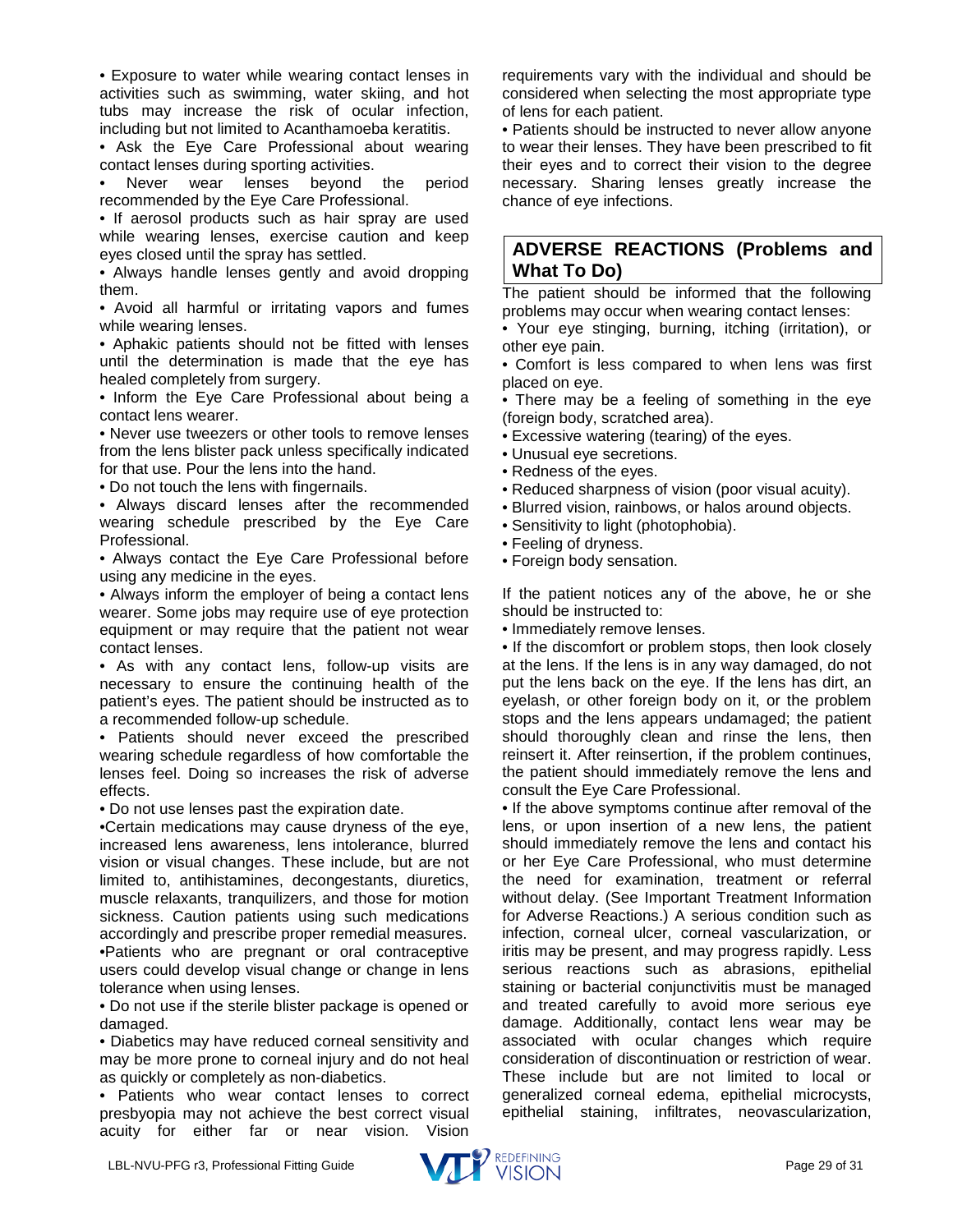endothelial polymegathism, tarsal papillary changes, conjunctival injection or iritis.

• Patients should be reminded to keep a spare pair of lenses with them at all times.

### **Important Treatment Information for Adverse Reactions**

Sight-threatening ocular complications associated with contact lens wear can develop rapidly, and therefore early recognition and treatment of problems are critical. Infectious corneal ulceration is one of the most serious potential complications, and may be ambiguous in its early stage. Signs and symptoms of infectious corneal ulceration include discomfort, pain, inflammation, purulent discharge, sensitivity to light, cells and flare and corneal infiltrates.

Initial symptoms of a minor abrasion and an early infected ulcer are sometimes similar. Accordingly, such epithelial defect, if not treated properly, may develop into an infected ulcer. In order to prevent serious progression of these conditions, a patient presenting symptoms of abrasions or early ulcers should be evaluated as a potential medical emergency, treated accordingly, and be referred to a corneal specialist when appropriate. Standard therapy for corneal abrasions such as eye patching or the use of steroids or steroid/antibiotic combinations may exacerbate the condition. If the patient is wearing a contact lens on the affected eye when examined, the lens should be removed immediately.

# <span id="page-29-0"></span>**FITTING**

• The lens must move adequately on the eye for a suitable fit. If the fit is judged to be too tight, the patient must be refit into a lens which provides the criteria of a well-fitted lens.

•Fitting techniques for other contact lenses may not be applicable to the fitting of these lenses.

• Copies of Professional Fitting and Information Guide for NaturalVue (etafilcon A) Contact Lenses are available without charge at www.vtivision.com or from:

Visioneering Technologies, Inc.

10745 Westside Way, Suite 200

Alpharetta, GA 30009

Tel: 1-844-VTI-LENS (1-844-884-5367) X 102 tollfree

# <span id="page-29-1"></span>**WEARING SCHEDULE**

It is recommended that contact lens wearers see their Eye Care Professional twice each year or if directed, more frequently.

Daily Wear (Less than 24 hours, while awake):

There may be a tendency for the **NEW** daily wear patient to over-wear the lenses initially. Initial daily wearing schedule should be stressed to these patients.

The wearing schedule should be determined by the Eye Care Professional. The maximum suggested wearing time is:

| <b>DAY</b> |  |  |                                                 |
|------------|--|--|-------------------------------------------------|
|            |  |  | HOURS   6   8   10   12   14   All waking hours |

NaturalVue Lenses are only indicated for daily wear (less than 24 hours, while awake). NaturalVue Lenses should NOT be worn for 24 hours or greater, including while asleep, as studies have not been completed to show that the lenses are safe to wear during sleep.

# <span id="page-29-2"></span>**REPORTING OF ADVERSE REACTION**

If any serious adverse event or patient experience associated with the wear of NaturalVue (etafilcon A) Daily Soft (Hydrophilic) Contact Lenses occurs, please notify: Visioneering Technologies, Inc. 10745 Westside Way, Suite 200 Alpharetta, GA 30009 Tel: 1-844-VTI-LENS (1-844-884-5367) X102 toll-free

### <span id="page-29-3"></span>**LENS CARE DIRECTIONS**

• **Daily disposable** lenses are discarded upon removal from the eye **each day**.

• Patients should be instructed to have a spare pair of lenses with them at all times.

#### **Care for a Sticking (Nonmoving) Lens:**

If the lens sticks (cannot be moved), you should use a lubricating or rewetting solution in your eye. You should apply 3 to 4 drops of the recommended lubricating or rewetting solution directly to the eye and wait until the lens begins to move freely on the eye before removing it. If non-movement of the lens continues after 15 minutes, you should IMMEDIATELY consult your Eye Care Professional.

#### **Storage:**

• Unopened lenses are sterile and need not be disinfected until the container is broken or the seal has been damaged.

#### **Emergencies:**

The patient should be informed that if chemicals of any kind (household products, gardening solutions, laboratory chemicals, etc.) are splashed into the eyes, the patient should:

FLUSH EYES IMMEDIATELY WITH TAP WATER AND THEN REMOVE LENSES PROMPTLY. CONTACT THE EYE CARE PROFESSIONAL OR VISIT A HOSPITAL EMERGENCY ROOM WITHOUT DELAY.